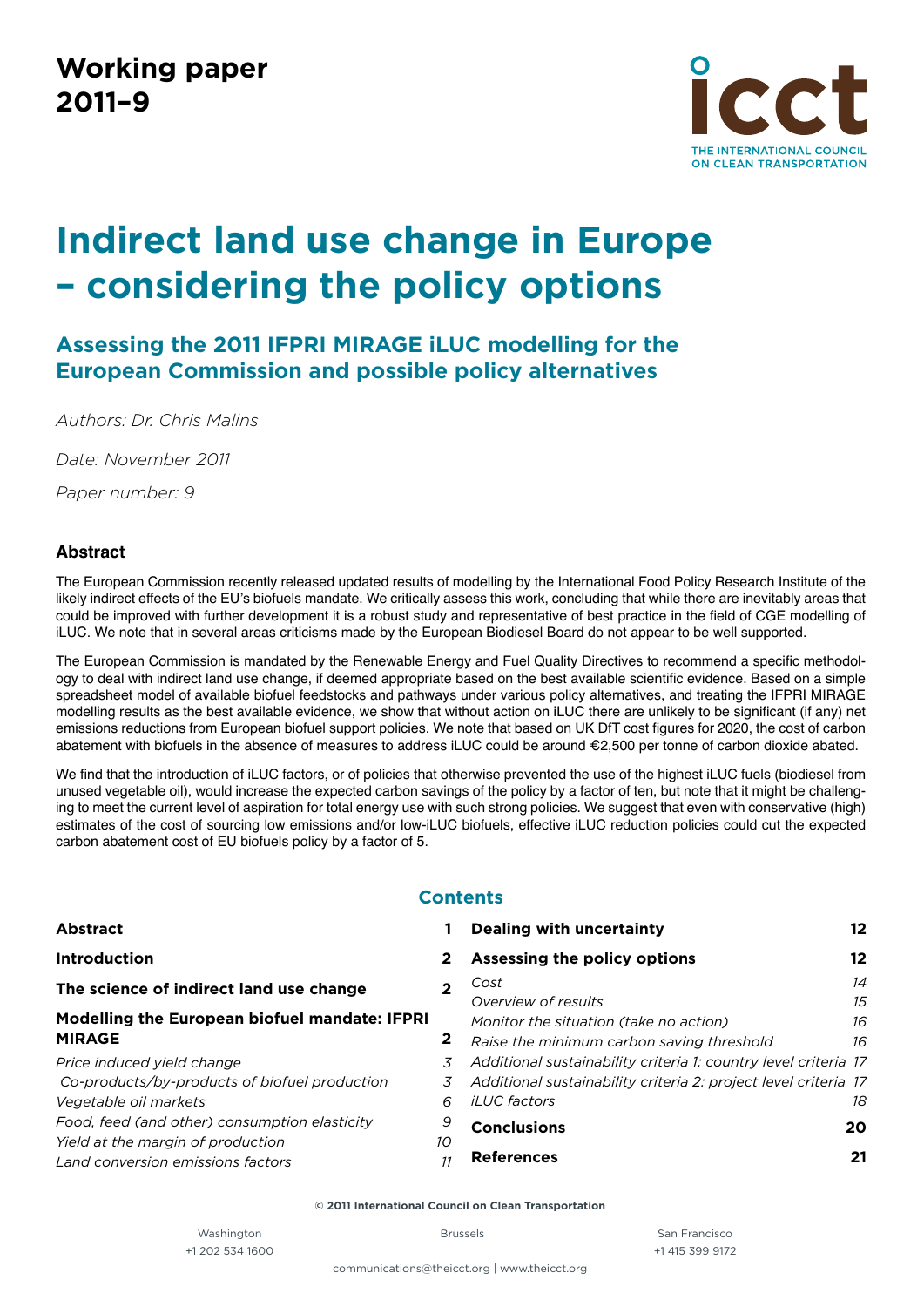# <span id="page-1-0"></span>**Introduction**

Since 2008, in particular the publication of FAPRI modelling by Searchinger et al. (2008) and the UK Government's Gallagher Review (RFA, 2008), indirect land use change (iLUC) has been an important and open question for European biofuel policy. With Searchinger predicting that iLUC emissions would overwhelm any carbon savings from biofuel use, and Gallagher reinforcing the message that the issue was significant and must be addressed for biofuel policy to have clear climate benefits, pressure on the European Union to act resulted in an obligation to assess iLUC being written into the Renewable Energy and Fuel Quality Directives.

The European Commission has responded to this obligation with various studies and consultations, including proposing four different approaches to the problem that could be reflected in future European biofuel legislation. In short, these approaches are to:

- Monitor the situation but do nothing yet;
- Reduce the maximum threshold for the **direct** emissions caused by biofuels production (hence raising the threshold for the 'direct saving');
- • Apply additional sustainability criteria to some or all biofuels;
- Account for iLUC in the GHG assessment.

In this paper, we present a short reminder of the basics of the iLUC discussion, followed by a detailed look at the quality and results of the latest iLUC modelling for the European Commission by IFPRI MIRAGE. We then take use the results of that modelling to briefly discuss the possible carbon emissions consequences of applying each if these four options in term to European biofuels policy.

# **The science of indirect land use change**

There is no question that indirect land use change will be a consequence of European biofuel mandates. The additional supply of feedstock required to produce biofuels for Europe must come from some combination of:

- • Reduced stocks of agricultural commodities;
- Reduced consumption in food and other sectors;
- Increased productivity on currently cultivated land;
- Cultivation of biofuel feedstocks on currently uncultivated land.

We tend to ignore reduced stocks in the discussion about indirect effects, because reducing stocks is unsustainable – you can do it for one year, or maybe two or three years, but it is not an option for a long term biofuel mandate. We shall therefore not discuss reduced stocks as a source of biofuel feedstock further, except to note that the reduction in stocks resulting from primarily US and EU biofuel demand has been associated with the increased volatility of agricultural commodity prices, which has significant associated welfare impacts. Reducing stocks is therefore neither sustainable nor, arguably, beneficial.

The extent to which biofuel use will lead to reduced consumption of food and other commodities is an important and controversial question. It is generally accepted that biofuel mandates will cause food prices to rise, and that this in turn will result in a reduction in food consumption. In the developing world, in particular, this is considered problematic, and several studies have suggested that the price impacts of biofuel production could result in tens of millions of people being pushed below the poverty line<sup>1</sup>. For other markets, we may have less concern - for instance reductions in tobacco consumption might be seen as beneficial, while food consumption reduction in developed countries like the United States would not be associated with such serious welfare impacts as in sub-Saharan Africa. Regardless of your opinion about the desirability of reductions in consumption, it is an important question for iLUC modelling – the more biofuel feedstock that comes from reduced consumption, the less need there is for land expansion.

Many biofuel stakeholders hope to see increased commodity prices due to biofuel production driving investment in agriculture, and causing an increase in the rate of yield improvement. This price induced yield change, it is argued, will reduce (or, in the most optimistic versions, prevent) the need for expansion into uncultivated areas. Economic models include this factor, but the magnitude of the effect compared to land expansion has been the subject of extensive debate.

Finally, whatever amount of the feedstock needed for biofuel production is not taken out of stocks, taken from other end users or generated through yield increase must be produced by expanding the area of agricultural cultivation. This is indirect land use change. Unless one is willing to argue that the entire resource base for the biofuel industry can be obtained through some combination of the first three elements, one must accept that indirect land use change is bound to happen to some extent. The remaining question becomes what the carbon cost of this land use change is – for instance, bringing idle land in Europe back into production will have different carbon consequences than draining and logging a peat forest in Malaysia. Because it is impossible to observe the world and identify every specific hectare of expansion that will only have occurred due to increased demand for biofuels, regulators and economists have used economic modelling to address these questions and to try to project what the likely iLUC consequences of biofuel policies will be.

# **Modelling the European biofuel mandate: IFPRI MIRAGE**

The most important indirect land use change modelling effort for Europe has been undertaken using the IFPRI MIRAGE economic model (Al Riffai et al., 2010; Laborde, 2011). This model has been used to estimate both the overall carbon emissions from land use change due to the European Renewable Energy Directive and the emissions associated with increasing the demand for biofuel based on specific feedstocks – 'iLUC factors'.

<sup>1</sup> De Hoyos and Medvedev, 2009., Cororaton, Timilsina and Mevel, 2010, Wiggins et al. 2008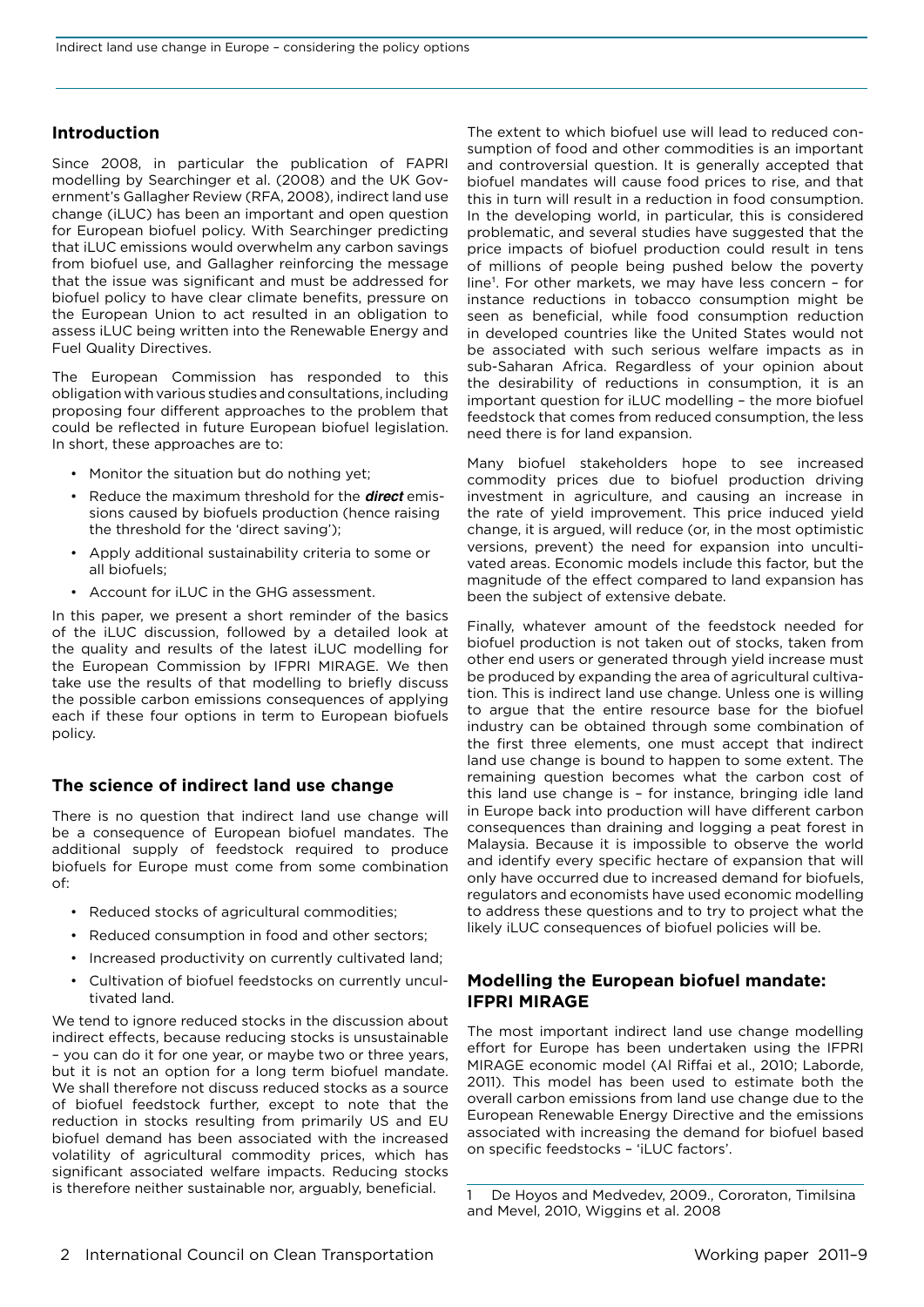<span id="page-2-0"></span>IFPRI MIRAGE aims to include all of the most important factors that would affect the carbon intensity of European biofuels. This includes several factors that reduce the net land use demand from the mandate. In this section we consider several of the key elements of the MIRAGE modelling, including where appropriate considering criticisms that have been made of these model elements.

# *Price induced yield change*

IFPRI MIRAGE assumes that if the price of biofuel feedstocks increases, then farmers will take action to improve the yield per hectare of these commodities. This price induced yield increase takes two forms in IFPRI MIRAGE: factor intensification and input intensification.

Factor intensification in the model is the process of increasing the use of labour or capital for every hectare of land. Increased capital spending represents things like adopting improved cultivation technologies and equipment. This has the effect of increasing the yield of a given crop when prices increase. This factor intensification can represent technological progress, technology adoption, the introduction of new varieties and so on. We assume that factor intensification itself (before considering its effect on land demand) would not result in significant systematic increase or decrease of carbon emissions – some technologies would no doubt increase the carbon intensity of agriculture, but equally others will no doubt reduce it. We therefore expect that factor intensification will reduce expected iLUC emissions, and that these reductions will not in general be offset by increases in other emissions.

Input intensification in the model is the process of increasing the use of fertiliser or other agricultural feedstuffs as prices increase. In contrast to factor intensification where the GHG consequences are unclear, we would expect increased fertiliser inputs to have potentially significant carbon equivalent emissions consequences, as nitrogen fertiliser manufacture and use in particular results in the emissions of substantial amounts of nitrous oxide (a greenhouse gas with a global warming potential equivalent to about 300 times that of carbon dioxide). We note that MIRAGE does not attempt to account for these increased fertiliser emissions (the only major modelling exercise of which we are aware that attempts to include increased fertiliser emissions is the modelling using FAPRI for the US Environmental Protection Agency<sup>2</sup>). It has been suggested (e.g. Edwards et al. 2010) that the increased emissions from fertiliser application could more than counteract any emissions benefit from reduced iLUC due to fertiliser intensification.

Given this, ignoring fertiliser emissions in MIRAGE is a concern, and a potentially appropriate area for additional work. Having said this, factor increase is a much larger fraction of price induced yield increase in the MIRAGE results than fertiliser intensification is. This suggests that while fertiliser emissions are important, they would be unlikely to fundamentally change the model outcomes.

The sum of the fertiliser and factor intensification effects is calibrated by varying the factor intensification elasticity in order to generate an average global yield-on-price elasticity of 0.2, with a lower value (0.15) in Europe and high value (0.3) for the developing world. This developing world value is intended to include the potential for double cropping in developing regions, and reflect the larger gap to technically achievable yields.

The magnitude and existence of price induced yield change has been the subject of much discussion in recent years, particularly in the context of biofuel production. Berry and Schlenker (2011), Berry (2011) and Roberts and Schlenker (2010) have all noted that there is a paucity of evidence for a net price induced yield change, both in the existing agro-economic literature and in the historical statistics. Berry and Schlenker (2011) in a report to the ICCT use an economically sophisticated method of instrumental variables to assess short run responses of yields to prices, finding no statistically significant evidence of a connection. For agricultural area, in contrast, they found strong statistically robust correlations to price for several regions. While this statistical evidence does not preclude the possibility of a positive but low net elasticity of yields to prices (values under about 0.1 could still be consistent with the statistical evidence, but so could small negative values), or that in the longer term the effect would be more pronounced, it certainly provides a strong counterargument to any suggestion that yield change will be the dominant response to price increase.

Others have argued for a strong effect of biofuel related price increases on yields, such as Bruce Babcock as lead author of the California Air Resources Board iLUC Expert Workgroup subgroup report on elasticities (Babcock, Gurgel and Stowers, 2010) who has noted that increases in double cropping in the US and Brazil suggest that farmers will react to increased prices by increasing productivity. However, it is unclear how significant this effect is, or that the increases in double cropping in 2007 that are at the centre of this argument will be sustained and are really linked to price.

Overall, we believe that considering the lack of support in the historical data for a strong connection between price and yield the IFPRI MIRAGE modelling system can be considered to paint an optimistic (perhaps 'best case', or at least 'good case') picture of yield change, which would tend to contribute towards underestimating iLUC effects.

As we noted above, Berry and Schlenker (2011) find not only that there is no compelling historical evidence of net yield elasticity to price, but that there **is** in several regions significant evidence of area elasticity to price (crop areas increasing when prices increase). We note that while IFPRI MIRAGE is optimistic about yield elasticity compared to the historical data, it does apply the same *hierarchy* of elasticities identified by Berry and Schlenker; i.e. the area elasticity in MIRAGE is somewhat higher than the yield elasticity. We find the preservation of this hierarchy reassuring regarding the quality of the model results.

# *Co-products/by-products of biofuel production*

Biofuel production does not fully utilise the crops used

<sup>2</sup> For more details on this EPA rulemaking see [http://www.](http://www.epa.gov/otaq/fuels/renewablefuels/regulations.htm) [epa.gov/otaq/fuels/renewablefuels/regulations.htm](http://www.epa.gov/otaq/fuels/renewablefuels/regulations.htm)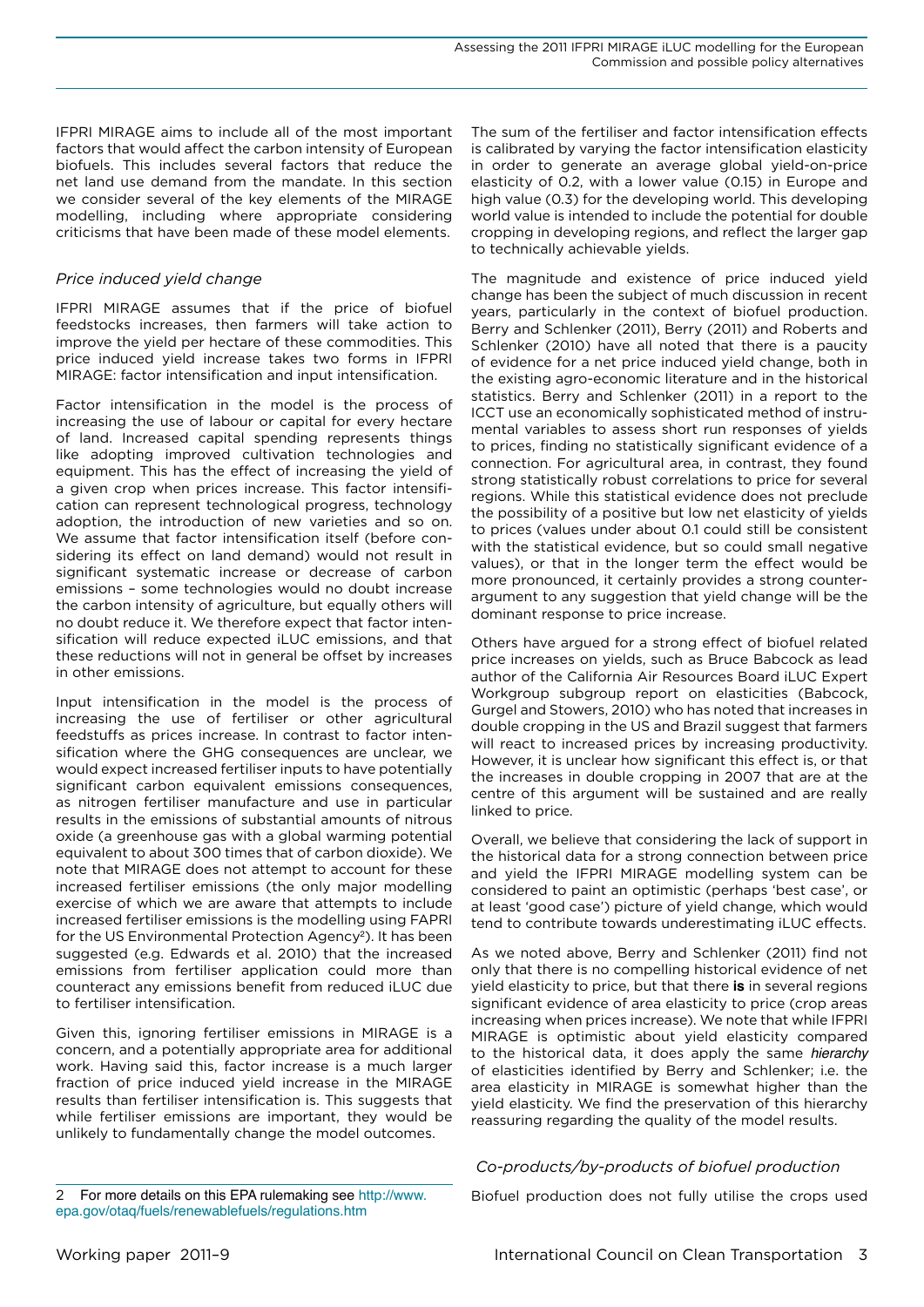as feedstocks. Ethanol production uses carbohydrates, for instance, so that proteins and fats are leftover. Oilseed crushing produces oil for biodiesel, but there are proteins and carbohydrate leftover. It is important in modelling iLUC that this is taken into account, as the production of these co-products reduces the net land requirement for biofuel crops by a substantial amount.

One criticism, especially from the ethanol industry, of previous modelling has been that iLUC models may have adequately accounted for the different nutritional content of different feed products. In simple form, the argument goes that both DDGS and oil meals are high in protein, but that some modelling in the past has effectively only considered the total energy content of the feed. This might mean that a model predicts that co-products would displace an energy feed that had a weak link to deforestation, when in reality it could at least partly replace a protein crop with string links to deforestation, thus failing to capture the GHG benefits. For this reason, the latest IFPRI MIRAGE modelling captures the protein content of these feeds, and allows co-products to preferentially displace other protein feed (unlike, for instance, GTAP in which distillers grains have displaced corn at the

first order, and only secondarily been allowed to displace protein feed).

In a CGE model like MIRAGE there are two ways that we can look at the effect of co-products. The first is to look at the animal feed market in the model, and how it changes overall – do if DDGS use to feed animals increases, does the use of other feed products change. This gives us a 'macro' effect, but it includes not only the modelling of feed displacement but also other economic effects (changes in livestock production, changes in feed prices etc.). The second way to consider the effect is by looking directly at what displaces what. This tells us whether the model captures the dynamics described above, but may be misleading about the overall impact on the feed market. We discuss both in the following subsections on ethanol and biodiesel coproducts respectively.

#### **Ethanol coproducts**

In the case of grains for ethanol (wheat, maize) only the carbohydrate part of the nutritional value of the plant is turned into ethanol. About a third of the calorific content is left over, including a concentration of protein and fats

<span id="page-3-0"></span>Table 1. Change in animal feed for scenarios with significant co-product production. Note that in biodiesel scenarios, fungibility of oils means that production of several meals increases at once (e.g. rape meal and soy meal production both rise in rapeseed biodiesel scenario). Based on Laborde (2011).

|                                    | <b>Ethanol maize</b><br><b>Ethanol wheat</b> |                               |                              | <b>Biodiesel rapeseed</b>     |                              | <b>Biodiesel soybean</b>      |                                 |                               |
|------------------------------------|----------------------------------------------|-------------------------------|------------------------------|-------------------------------|------------------------------|-------------------------------|---------------------------------|-------------------------------|
| <b>Feedstock</b>                   | <b>Change in feed</b><br>use (tons)          | Percentage of<br>displacement | Change in feed<br>use (tons) | Percentage of<br>displacement | Change in feed<br>use (tons) | Percentage of<br>displacement | Change in feed<br>(tons)<br>use | Percentage of<br>displacement |
| Maize                              | $-2693$                                      | $-77%$                        | $-213$                       | $-9%$                         | $-2000$                      | $-31%$                        | $-4431$                         | $-44%$                        |
| Wheat                              | $-333$                                       | $-10%$                        | $-2799$                      | $-116%$                       | $-2228$                      | $-34%$                        | $-1740$                         | $-17%$                        |
| Palm Fruit                         | $-1$                                         | 0%                            | $-2$                         | 0%                            | $-81$                        | $-1%$                         | $-110$                          | $-1%$                         |
| Rapeseed                           | $-4$                                         | 0%                            | $-5$                         | 0%                            | $-465$                       | $-7%$                         | $-126$                          | $-1%$                         |
| Soybeans                           | 11                                           | 0%                            | 12                           | 0%                            | $-810$                       | $-12%$                        | $-2747$                         | $-27%$                        |
| Sunflower                          | $-6$                                         | 0%                            | $-6$                         | 0%                            | $-126$                       | $-2%$                         | $-131$                          | $-1%$                         |
| <b>DDGS</b>                        | 3485                                         | 100%                          | 2419                         | 100%                          | 1                            | 0%                            | $-32$                           | 0%                            |
| Meal-Palm                          | 1                                            | 0%                            | 1                            | 0%                            | 23                           | 0%                            | 29                              | 0%                            |
| Meal-Rape                          | $-37$                                        | $-1%$                         | $-78$                        | $-3%$                         | 3841                         | 59%                           | 813                             | 8%                            |
| Meal-Soyb                          | $-187$                                       | $-5%$                         | $-105$                       | $-4%$                         | 2431                         | 37%                           | 8954                            | 89%                           |
| Meal-Sunf                          | $-1$                                         | 0%                            | $-5$                         | 0%                            | 253                          | 4%                            | 272                             | 3%                            |
| <b>Other Crops</b>                 | 174                                          | 5%                            | 411                          | 17%                           | $-154$                       | $-2%$                         | $-834$                          | $-8%$                         |
| <b>Total change</b><br>in feed use | 409                                          | 12%                           | $-370$                       | $-15%$                        | 685                          | 11%                           | $-83$                           | $-1%$                         |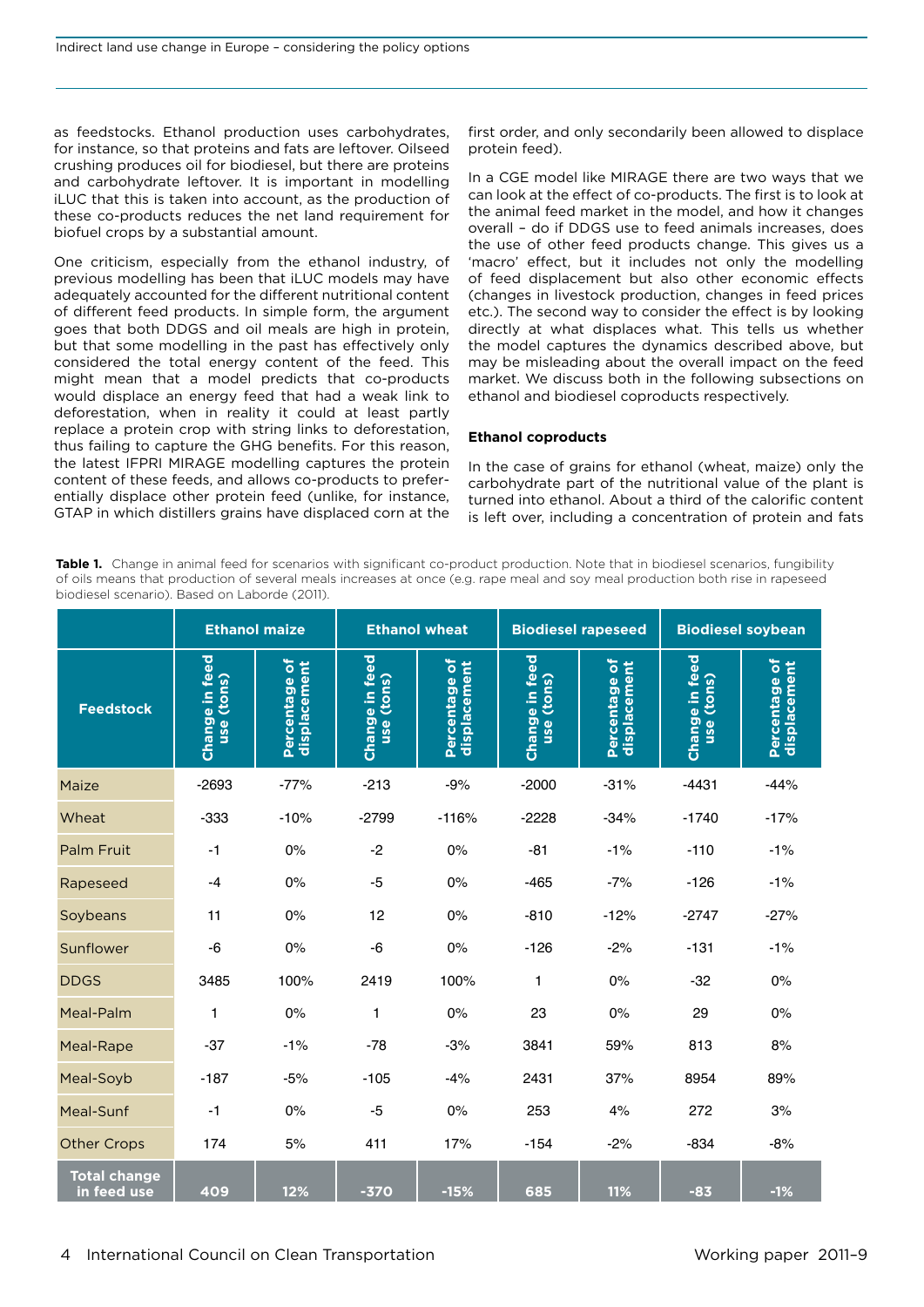that are largely unaffected by the fermentation process. This leftover material is referred to as Dried Distillers' Grains and Solubles<sup>3</sup> (DDGS).

DDGS is used as an animal feed ingredient in both Europe and the US, and we would expect increased DDGS availability to result in increased inclusion of DDGS in livestock diets. This will result in less demand for other feed ingredients. IFPRI MIRAGE models the production of DDGS based on up to date industry data, and allows them to substitute both energy feeds and protein feeds in livestock diets. This is important, because as a 'mid-protein' DDGS should in principle have more value in livestock diets than wheat feed.

In the IFPRI results, the major net outcome of increased maize and wheat ethanol production on the animal feed market is a reduction in the use of maize and wheat feeds respectively, [\(Table 1](#page-3-0)). There is some displacement of oil meals such as soy meal, but these changes represent feed quantities only about 5% - 10% of the increased DDGS supply. On face value, for EU wheat DDGS markets at least this result might seem to underestimate the amount of protein feed likely to be replaced – for instance, Hazzledine et al. (2011) for the ICCT suggest that in the UK soy meal would account for at least 30% of the feed displaced by wheat DDGS, with other mid proteins making up another 30% or so (in the US, a low rate of soy meal displacement may well be appropriate – a forthcoming ICCT study will suggest that a value below 10% may be reasonable).

This is not, however, the full story. IFPRI models not only

3 There are other variations on the use of this material, such as Wet Distillers' Grains and Solubles (WDGS) and corn gluten meal, but as all of these co-products are used similarly as animal feed we shall not dwell on the distinctions and assume that when we say DDGS we are referring to all of these products.

the 'direct' consequence of introducing additional DDGS into the feed market (substitution according to a constant elasticity of transformation between DDGS and other feed products) but also models the knock on economic consequences of these shifts in the feed market. The results in [Table 1](#page-3-0) tell us the net outcome of this economic chain of events, and therefore we should not expect the numbers to be directly comparable to the displacement ratios suggested by Hazzledine et al. (2011) or Lywood et al. (2009).

What we find is that the combination of increased wheat/ maize demand for ethanol, and increased supply of protein feed in the form of DDGS, is modelled to alter the balance of energy and protein feed use across the livestock industry.

Reduced protein feed prices drive an overall increase in protein feed demand, making up for the soy meal etc. that was displaced by distillers grains so that there is very little net change in the consumption of soy meal in these scenarios. Wheat/maize utilisation for feed reduces at the same time, because the price of these ethanol feedstocks rises, despite the low direct displacement of wheat and maize by DDGS. All of this could give the impression that DDGS have directly displaced these energy feeds – this is not so.

IFPRI provide us with the direct displacement results in Table A 12 of the IFPRI report, reproduced as [Table 2](#page-4-0)  here. Looking at these results, we see that if total feed consumption is held constant wheat distillers replace 35 – 38% soy meal, which is broadly consistent with Hazzledine et al. (2011). Maize DDGS displace slightly less soy meal, about 30%. This lower value is consistent with the lower protein content of maize DDGS. For European maize ethanol production, this seems a reasonable value to us. For the US, on the other hand, we expect to see

<span id="page-4-0"></span>**Table 2.** Displacement in tons of various animal feed commodities from the diet of given animal types when supply of each biofuel coproduct in turn increased by one ton. From Laborde (2011).

|                               |               | <b>DDGS Wheat</b> |               | <b>DDGS Maize</b> | <b>Meal Rape</b> |                | <b>Meal Soyb</b> |                | <b>Meal Sunf</b> |                |
|-------------------------------|---------------|-------------------|---------------|-------------------|------------------|----------------|------------------|----------------|------------------|----------------|
| <b>Displaced</b><br>products: | <b>Cattle</b> | <b>OthAnim</b>    | <b>Cattle</b> | <b>OthAnim</b>    | <b>Cattle</b>    | <b>OthAnim</b> | <b>Cattle</b>    | <b>OthAnim</b> | <b>Cattle</b>    | <b>OthAnim</b> |
| Wheat                         | $-0.07$       | $-0.03$           | $-0.06$       | $-0.02$           | $-0.07$          | $-0.03$        | $-0.23$          | $-0.11$        | $-0.05$          | $-0.02$        |
| Maize                         | $-0.03$       | $-0.01$           | $-0.02$       | $-0.01$           | $-0.03$          | $-0.01$        | $-0.1$           | $-0.05$        | $-0.02$          | $-0.01$        |
| Soybeans                      | O             | $\circ$           | $\circ$       | O                 | $\circ$          | $\circ$        | $-0.01$          | $-0.01$        | $\circ$          | $\circ$        |
| Sunflower                     | O             | $\circ$           | $\circ$       | O                 | 0                | $\circ$        | O                | $\circ$        | $\circ$          | $\Omega$       |
| Rapeseed                      | O             | $\circ$           | $\circ$       | $\circ$           | $\circ$          | $\circ$        | $\circ$          | $\circ$        | $\circ$          | $\circ$        |
| <b>Other Crops</b>            | $-0.05$       | $-0.02$           | $-0.04$       | $-0.02$           | $-0.05$          | $-0.03$        | $-0.17$          | $-0.09$        | $-0.04$          | $-0.02$        |
| <b>DDGSWheat</b>              |               |                   | $-0.02$       | $-0.02$           | $-0.02$          | $-0.02$        | $-0.06$          | $-0.07$        | $-0.01$          | $-0.01$        |
| <b>DDGSMaize</b>              | $-0.02$       | $-0.03$           |               |                   | $-0.03$          | $-0.03$        | $-0.08$          | $-0.09$        | $-0.02$          | $-0.02$        |
| <b>MealRape</b>               | $-0.14$       | $-0.16$           | $-0.12$       | $-0.13$           |                  |                | $-0.49$          | $-0.59$        | $-0.11$          | $-0.12$        |
| MealSoyb                      | $-0.35$       | $-0.38$           | $-0.29$       | $-0.32$           | $-0.39$          | $-0.43$        |                  |                | $-0.26$          | $-0.28$        |
| <b>MealSunf</b>               | $-0.04$       | $-0.04$           | $-0.03$       | $-0.04$           | $-0.04$          | $-0.05$        | $-0.13$          | $-0.16$        |                  |                |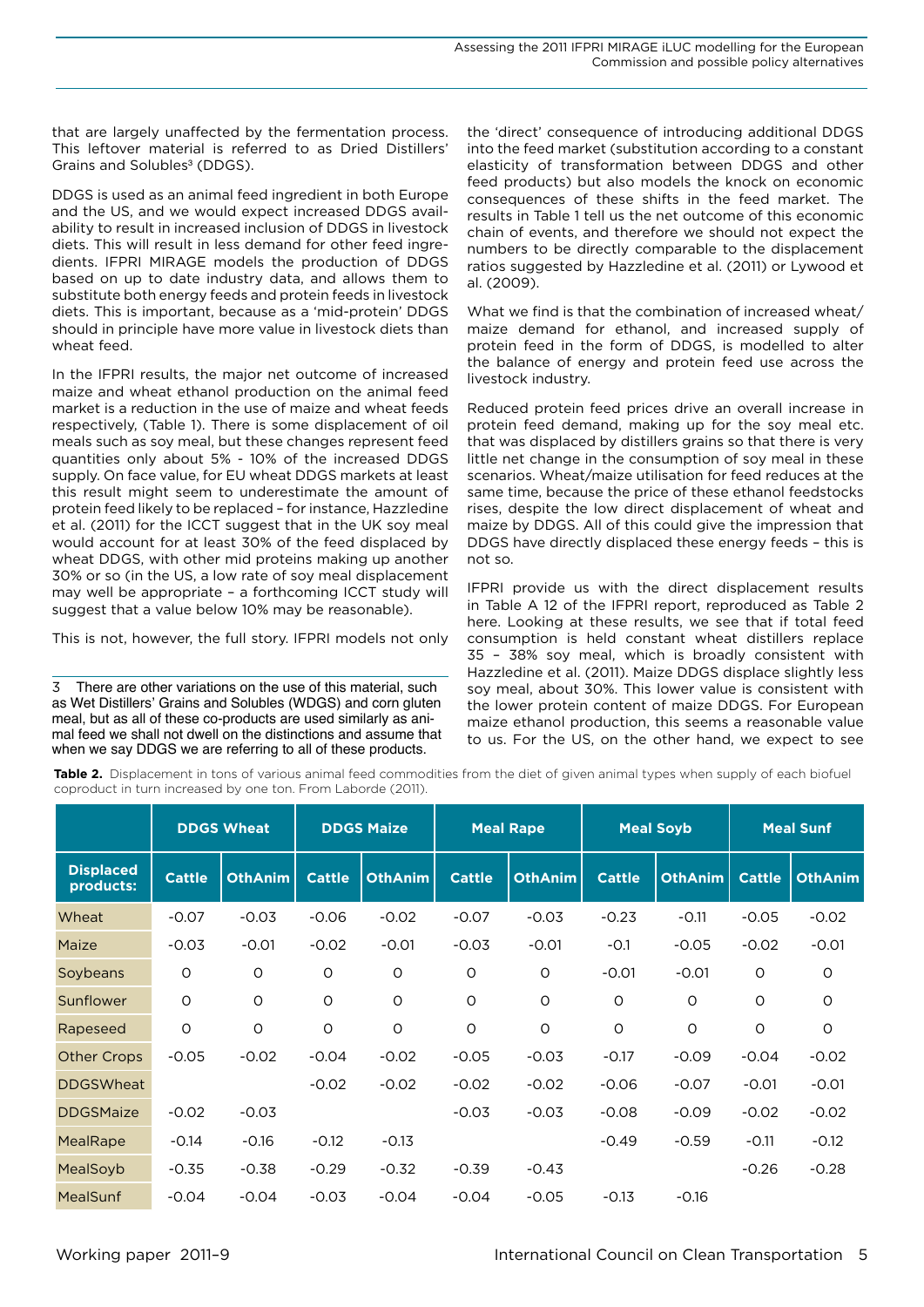<span id="page-5-0"></span>much more limited soy substitution by maize DDGS (less than 10%) due to the different market dynamics in the US, as we will outline in a forthcoming paper, so this might represent an overestimate.

While the direct replacement of soy meal and rape meal by DDGS seems broadly consistent with expectations, cereals replacement is lower than we would expect, and the overall ratio of tons of additional feed to tons of displacement for DDGS is below 1:1. This may be somewhat ameliorated by reduced requirements for pasture land as a livestock input in the model (equivalent to having DDGS replace a certain amount of forage. We would recommend that the determinants of this ratio could be further examined for future modelling, and that a ratio that is not close to 1:1 should be carefully explained. We do note, however, that across the model the net effect comes out close to an effective 1:1 displacement by mass of other feeds by DDGS.

Overall, we find that feed replacement by DDGS is adequately modelled, with a strong substitution of protein feeds by DDGS and first-order soy replacement potentially slightly over-estimated – and given the expectation that soy meal in particular has a more significant iLUC effect than cereals replacement, we would expect the overall iLUC implications of underestimating cereal displacement and a smaller overestimation of soy displacement to be relatively neutral.

#### **Biodiesel coproducts**

In the case of oilseeds, the crushing process that produces vegetable oil again results in a co-product, the oil meal. For some oilseeds, like soy, this meal is the most important part of the production with more value than the oil. For other oilseeds, like palm, a relatively small amount of meal is produced, and its value is not very significant compared to the value of the oil. The comparative importance of the oil as a product of oilseed cultivation is why we expect to see a stronger response of palm production to increased vegetable oil demand than soy production – palm production essentially responds only to oil demand, whereas soy production actually responds primarily to demand for meal. Rapeseed and sunflower meals fall somewhere between these extremes.

Looking again at [Table 1,](#page-3-0) we see that for the rapeseed and soy biodiesel scenarios we get an increase in market use of not only the 'primary' meal, but also the other oil meals. This is because the oil markets are strongly connected, so that increasing rapeseed oil demand can also result in an increase in soy production etc.

Overall, the net outcome is more balanced than for the wheat and maize ethanol scenarios, with reductions in the use of wheat and maize feed, but also more substantial reductions in the use of oilseeds as feed, around 25-30%. This is consistent with a shift from direct use of oilseeds as animal feed to crushing an increased proportion of seeds, and using only the meals for feed.

Again, the results of looking at the 'direct' displacement of feed ingredients present a somewhat different picture ([Table 2](#page-4-0)). We see a very strong substitution of other protein meals, with soy meal also displacing a substantial amount of cereals as well. The JRC/EUCAR/CONCAWE (JEC) Well to Wheels study (2008) suggests that rapeseed meal in Europe will replace about 50% wheat by weight and 38% soy – MIRAGE is consistent with this replacement percentage for soy, but the substitution of cereals by rapeseed is rather low, less than 10%. As in the case of DDGS, it may be that MIRAGE is to some extent allowing rapeseed meal to replace pasture rather than other feed ingredients, which could partially explain the less than 1:1 overall replacement ratio. We also note that rapeseed meal has a lower metabolisable energy per ton than some of the other feed ingredients, which also supports a lower than 1:1 replacement. Nevertheless, there is certainly a chance that the low replacement of cereals by rape meal and sunflower meal could tend to overestimate iLUC effects. Still, as discussed above the displacement of soy is likely to have the strongest effect on the end results, and this seems to be well captured, which is reassuring.

For soy meal, the overall ratio of substitution is actually above 1:1 for both cattle and other animals, presumably driven largely by the high nutritional value modelled for soy meal. The relative displacement ratios themselves seem fairly reasonable. The model may therefore have overestimated the beneficial effect of soy meal on the iLUC from soy biodiesel, but again we would not expect this to be a dominant effect in the results.

The Kiel Institute (2011)<sup>4</sup> review of the MIRAGE results found that "We think that by-products of bioethanol and biodiesel are well treated by the model." (S&T)<sup>2</sup> (2011) also reviewed the co-product treatment, giving a more substantial critique of MIRAGE. They correctly note that the IFPRI nested substitution model is a simplification of the least cost formulations used to determine feed mix in the real world<sup>5</sup>. IFPRI MIRAGE does represent the protein and energy content of biofuel co-products and has a relatively sophisticated treatment that ensures a realistic replacement rate of soy meal.

While there is clearly space for additional examination and more sophisticated modelling of the dynamics of the oil seed/meal markets, we see no clear case in the available outputs that the latest MIRAGE modelling has either systematically over- or under-estimated the replacement of other protein meals by rapeseed meal or soy meal. We also note in concordance with the Kiel Institute that the treatment in MIRAGE seems to be consistent with best practice available in CGE modelling at the moment, and compares favourably with (for instance) the approach used in the GTAP model.

#### *Vegetable oil markets*

Because the modelling results suggest that biodiesel from oil crops is not a good GHG mitigation option for Europe, there has been some focus on the way that IFPRI treats vegetable oil markets. In MIRAGE vegetable oils from different oilseeds are treated as being essentially

5 For more on least cost formulation see Hazzledine et al. (2011)

<sup>4</sup> [http://www.ebb-eu.org/EBBpressreleases/Review\\_](http://www.ebb-eu.org/EBBpressreleases/Review_iLUC_IfW_final.pdf) [iLUC\\_IfW\\_final.pdf](http://www.ebb-eu.org/EBBpressreleases/Review_iLUC_IfW_final.pdf)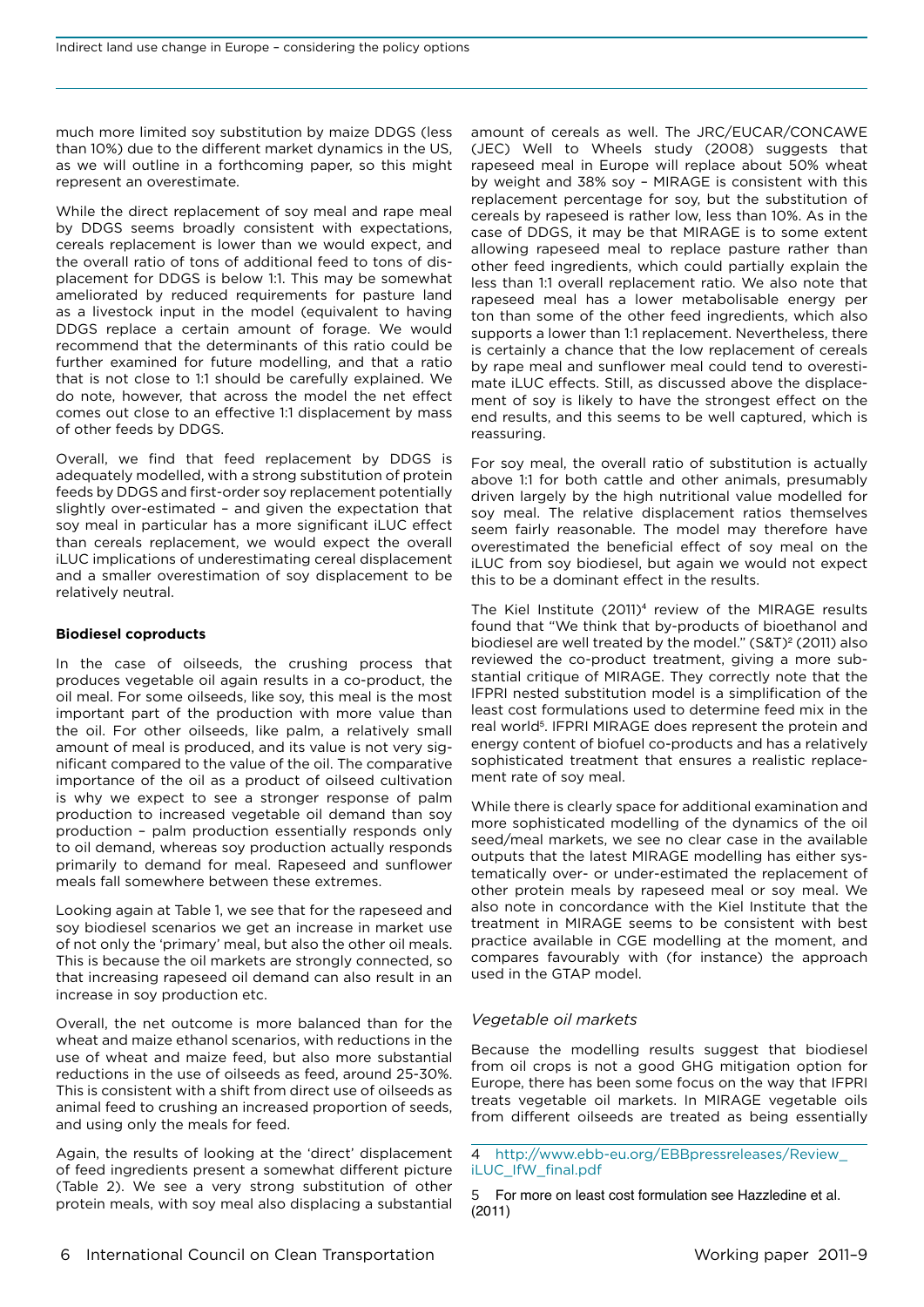fungible, meaning that rapeseed oil could replace or be replaced by palm oil etc. for any given application. This is important, because palm oil expansion is associated with high emissions. In the IFPRI MIRAGE model, as in real life, palm oil is the cheapest available vegetable oil, and thus when demand for any other vegetable oil increases MIRAGE predicts that some of this increase in supply will come from palm oil.

This idea of 'fungibility' is consistent with our day to day experience (consider the number of processed food products that are marked as containing generic vegetable oil) and is also somewhat consistent with statistics for European biodiesel imports, with imports of soy and palm for biodiesel vs. use of domestically produced feedstocks varying as market conditions have varied (e.g. the rise and fall of splash and dash<sup>6</sup>). Certainly, it is not in contention that European palm oil imports have been steadily rising for the last couple of decades ([Figure 1](#page-6-0)).

<span id="page-6-0"></span>



We can highlight the place of palm oil in filling displaced demand in IFPRI by considering the percentage of demand for a given oil that is met by that specific oil, where the rest is primarily palm oil (but also potentially some element of demand displacement).

**Table 3.** How is additional vegetable oil demand met? From Laborde 2010.

| <b>Feedstock</b> | % of increased<br>demand met by<br>supply of that<br>feedstock | % of increased<br>demand met by<br>palm oil/demand<br>reduction/<br>other oils |
|------------------|----------------------------------------------------------------|--------------------------------------------------------------------------------|
| Palm             | 96.6                                                           | 3.4                                                                            |
| Rapeseed         | 78.2                                                           | 21.8                                                                           |
| Sunflower        | 71.O                                                           | 29.0                                                                           |
| Soybeans         | 40.3                                                           | 59.7                                                                           |

6 Splash and dash refers to a period during which biodiesel could be blended with a 'dash' of diesel in the US for a credit, and then exported to Europe to exploit biodiesel support credits, thus harnessing a double incentive. The practice has been controlled by measures in both juridictions.

Notice that while the vegetal oil market is modelled as strongly connected, the dominant response in all cases except soy biodiesel is still increased production of the oil in question – so e.g. rapeseed biodiesel demand is met largely with increased rapeseed supply, but also by about 20% palm oil.

The European Biodiesel Board has led criticism of the IFPRI treatment of vegetable oil substitution, claiming in a position paper that, "the study assumes important substitutions effects between vegetable oils, which does not to correspond to the reality of the European biodiesel market (technical limitation on palm oil use for instance)." Given the implication that MIRAGE unfairly links rapeseed and other oil demand to palm oil supply, it is worth looking in more detail at the dynamics of EU vegetable oil markets.

One place to look is at FAO data on European imports and exports of palm oil. If we compare Europe's net exports of vegetable oils over the last 20 years, a clear pattern seems to emerge [\(Figure 2\)](#page-6-1), with demand for European vegetable oils and imported palm oil seeming to be closely linked.

<span id="page-6-1"></span>



We can combine FAO data with European Biodiesel Board values for EU biodiesel production to further consider whether it seems reasonable to suppose that demand for European vegetable oils for biodiesel will lead to increased palm imports. In [Figure 3](#page-7-0) we see that increasing European biodiesel production has apparently coincided with a slight reduction in European vegetable oil exports, but a major increase in vegetable oil imports. If we look only at the major European produced oilseeds, we see that the increase in biodiesel production occurs at the same time as a precipitous increase in vegetable oil imports even for oilseeds produced locally ([Figure 4](#page-7-1)).

<span id="page-6-2"></span>We should also consider production of European oilseeds. In [Figure 5](#page-6-2) we see that rapeseed production in Europe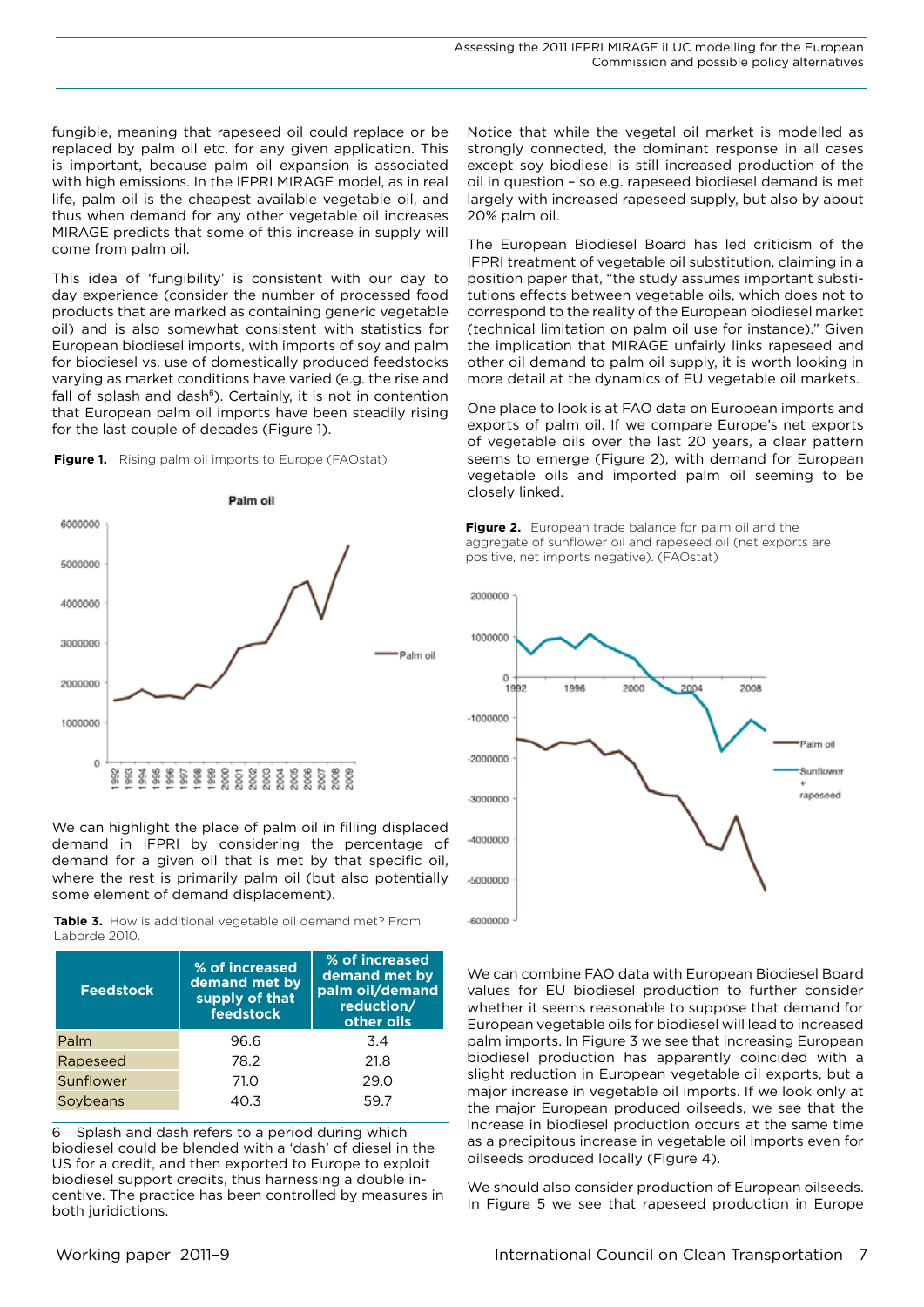<span id="page-7-0"></span>**Figure 3.** European aggregate imports (brown) and exports (blue) of major vegetable oils, against increasing demand for oil for European biodiesel production. (FAOstat, European Biodiesel Board).



<span id="page-7-1"></span>**Figure 4.** Sunflower and rapeseed imports to Europe increase (and exports fall) from 2000 onwards. (FAOstat).



**Figure 5.** EU oilseed production (tonnes). (FAOstat)



has indeed also been increasing since 2003 – although sunflower and soybean production are relatively stable.

All of these trade data seem to suggest a reasonably clear narrative – increased demand for biodiesel has resulted in a combination of increased production of oilseeds in Europe, reduced exports of vegetable oil out of Europe and increased imports of vegetable oil including palm oil. This is consistent with the MIRAGE modelling.

Increased rapeseed production has not been enough to meet the full market demand for vegetable oils. It is therefore extremely reasonable for MIRAGE to expect that increased demand for rapeseed biodiesel will not result only in increased rapeseed production in Europe. Reduced exports will either mean reduced consumption in the rest of the world ('food vs. fuel') or replacement with oils from elsewhere. Increased imports (primarily palm oil – 2009 imports of palm and palm kernel oil together were three times imports of sunflower, rapeseed and soy oil together) will require either reduced consumption or increased production elsewhere.

The European Biodiesel Board implies that MIRAGE overestimates the extent to which palm oil will replace rapeseed used for biodiesel. The biodiesel industry in Europe tends to suggest that European biodiesel can and will be supplied by expanded production only in Europe and at low carbon cost. On the contrary, we believe that MIRAGE's figure of 78% of increased rapeseed oil demand being met by increased rapeseed oil production is consistent with data about global oil markets, and is at least as likely to underestimate the true long term substitutability of palm oil for rapeseed oil as overestimate it. It also seems likely that as well as rapeseed expansion in Europe and palm oil expansion in South East Asia, increased rapeseed biodiesel demand will drive expansion of rapeseed and other oilseeds in other regions of the world.

The two reviews commissioned by the European Biodiesel Board are broadly consistent with these conclusions. The Kiel Institute comments that:

> "The price competitiveness of palm oil leads to the substitution of non-energy uses of oils towards palm oil. However, since these demands cannot be met on current land areas devoted to palm oil production, there will be expansion, i.e. iLUC for palm oil plantations."

This is consistent with the trade data showing that palm oil is the dominant imported oil in Europe and that imports have grown in step with biodiesel production. Don O'Connor of (S&T)<sup>2</sup> makes a more subtle argument, pointing out that there are limits to the substitutability of vegetable oils. For food markets (the more important question, as the indirect effects of increased biodiesel use are transmitted largely through food markets) he notes that "in the food sector the vegetable oils do not have full substitutability. Issues such as trans fat has favoured palm oil over soybean oil in many food applications." For the biodiesel market, he further comments, "Each feedstock gives the biodiesel some unique properties, including cloud point and stability."

This concern about substitutability is reflected front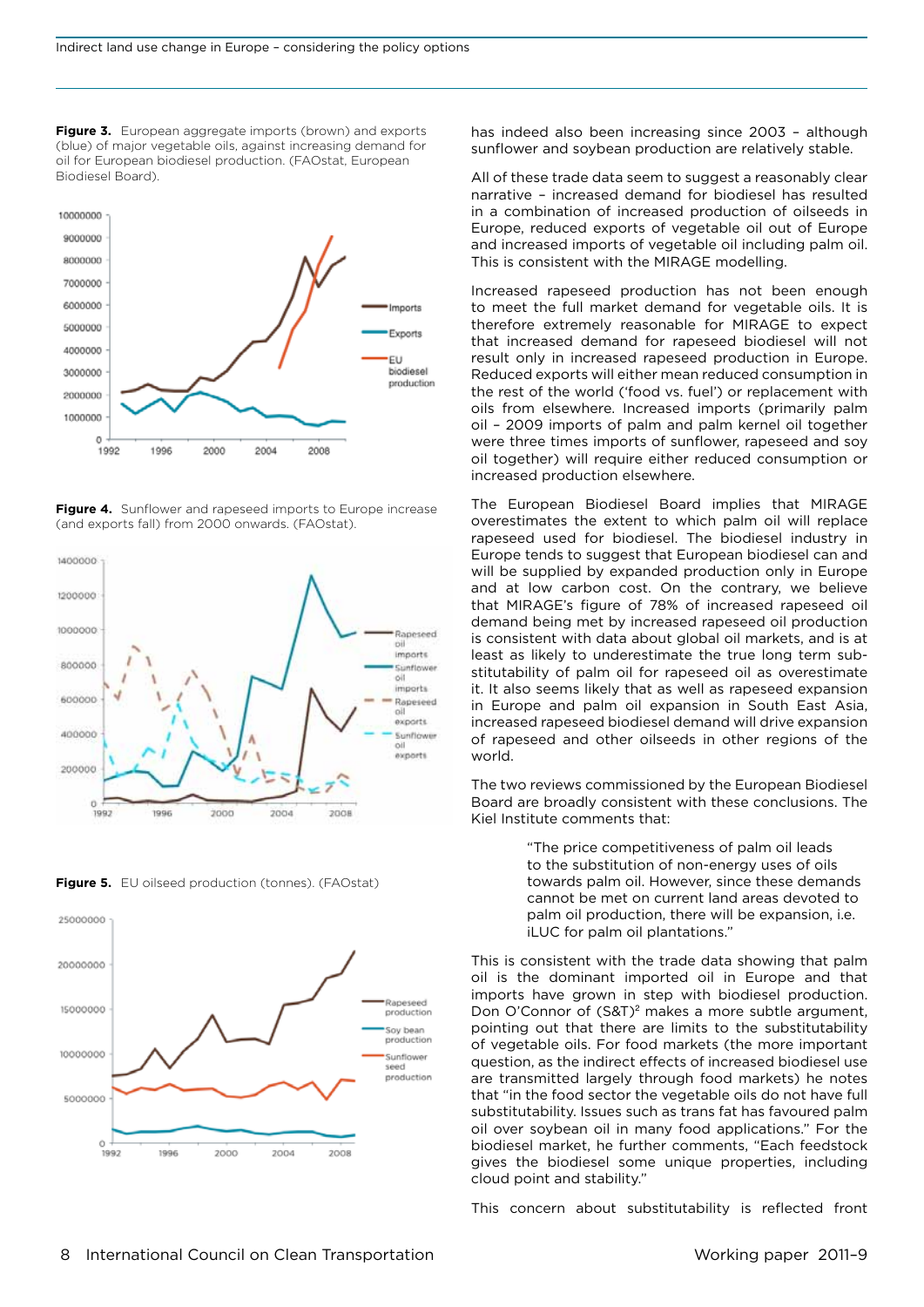<span id="page-8-0"></span>and centre by the EBB, who state, "the study assumes important substitutions effects between vegetable oils, which does not correspond to the reality of the European biodiesel market." However, the case for limited substitution for food is weak, with (S&T)<sup>2</sup> talking only about one example limitation (which actually causes palm to be favoured over soy, potentially driving iLUC emissions up).

We believe that it is reasonable to assume that the consistently upwards trend in palm oil imports to the EU will be able to continue in the short and medium term, and that the MIRAGE results are consistent with this pattern. We believe that it is reasonable to assume that the consistently upwards trend in palm oil imports to the EU will be able to continue in the short and medium term, and that the MIRAGE results are consistent with this pattern. Furthermore, substitution does not have to be directly between rapeseed and palm oil in EU. Vegetable oil price changes are easily transmitted around the world (because of the high degree of international trade), so even if one supposes a limit on palm oil penetration in EU, that limit would have to be reached in the entire world before substitution by palm oil would cease.

Regarding biodiesel, firstly we note that as biodiesel remains a minority market for vegetable oils, technical limitations in that market are unlikely to dominate the transmission of indirect effects. That not withstanding, the Kiel Institute actually concludes that assuming high palm oil substitutability for biodiesel use may be reasonable, "A recent study by Greenpeace Germany testing for biofuel admixtures in European filling stations found high shares of palm oil in the biodiesel shares (up to 80% in Italy), showing that this result is not unrealistic." This is also consistent with the pattern of increased palm oil biodiesel imports in 2011 noted by EBB itself. If one adds to this the likelihood that hydrogenated vegetable oil processes could be significant sources of drop-in palm oil based diesel with no cold flow issues or blend limits by 2020, we see no reason to suppose that the MIRAGE modelled substitutability and overall use of palm oil biodiesel is unreasonable.

# *Food, feed (and other) consumption elasticity*

It is a basic economic tenet that increasing the price of some good will tend to reduce the level of consumption of that good. If the price of cigarettes increases, we expect that fewer people will smoke cigarettes. If the price of televisions rises, we expect people to buy fewer new televisions.

In the same way, if the price of feedstocks rises due to increased demand for biofuel, we expect to see consumption of feedstocks in other sectors fall. The current generation of biofuels is based on crops that would otherwise be used largely for food and feed. When we say food, we mean material directly for human consumption, such as wheat to make bread. When we say feed we refer to material for animal consumption, such as wheat being fed to pigs. When increased biofuel demand raises the price of agricultural commodities, we will therefore expect to see a reduction in food and feed demand.

In IFPRI MIRAGE, the extent to which biofuel expansion

causes reductions in consumption in other sectors is determined by the demand elasticity to price. If demand is highly elastic, then as prices rise consumption will strongly decrease. If, on the other hand, demand is inelastic, then even when prices rise we would not expect large reductions in consumption. In the context of the food vs. fuel discussion, we might note that either of these scenarios could have associated welfare concerns – for instance, if food consumption in the developing world is quite elastic it will make malnutrition due to price rises more likely, but if it is inelastic it would imply that consumers would need to spend an increasing fraction of income on more expensive foodstuffs, with implications for welfare in other areas. In fact, it is found that food demand elasticity to staple crop prices is highest in the developing world, primarily because in the developing world staple crop prices represent a much greater fraction of incomes. The USDA finds that developing world demand elasticities are three to ten times higher than those in the developed world, and this is reflected in the MIRAGE modelling (Laborde and Valin, 2010).

IFPRI notes that food demand elasticity has been reduced overall for the 2011 modelling work compared to the 2010 results. Food deficiency in developing countries was moderated by the assumption that as food prices increase, poor people would spend a greater portion of their income on food, and would switch to cheaper sources of calories. To help demonstrate the importance of food consumption IFPRI runs an alternative scenario in which food consumption is kept constant<sup>7</sup>. They find that the carbon intensity of the mandate increases by about 20% to an average of 46 gCO2e/MJ. Wheat is the individual feedstock with the largest percentage carbon intensity change (a 21% increase if food consumption is kept constant). We note that it is slightly unclear from the latest IFPRI report whether when they say food consumption is held constant this includes *all* food consumption or only that of the major modelled commodities (energy crops). There may be reductions of consumption of meat and/or fruits and vegetable etc. that are still permitted. Laborde and Valin (2011) using a similar model find an even stronger effect of holding food constant – iLUC increases by over 50% in those results to an average 61 gCO2e/MJ.

According to Table A8 of the MIRAGE report there is a very large shift of planted area away from 'other' crops and towards major commodity crops. For the maize marginal scenario, for instance, 3.69 ha/TJ is found from unspecified 'other crops', which compares to only 0.88 ha/TJ of actual cropland expansion. This gain in land must come from reduced demand for and increased productivity of other crops. IFPRI note that for wheat preventing this displacement of other crops would approximately double the iLUC factor, while for maize it nearly quadruples it. IFPRI notes that in their modelling fruit and vegetable production lose out to other crops – this may have limited impact on overall calorific production, and hence not show up as a large consumption loss in IFPRI's commodity balance sheet (Table 6 of their report), but

The use of products as inputs for food processing is still allowed to vary – e.g. the use of oils in processed foods could change, or the quantity of flour in processed food could be reduced.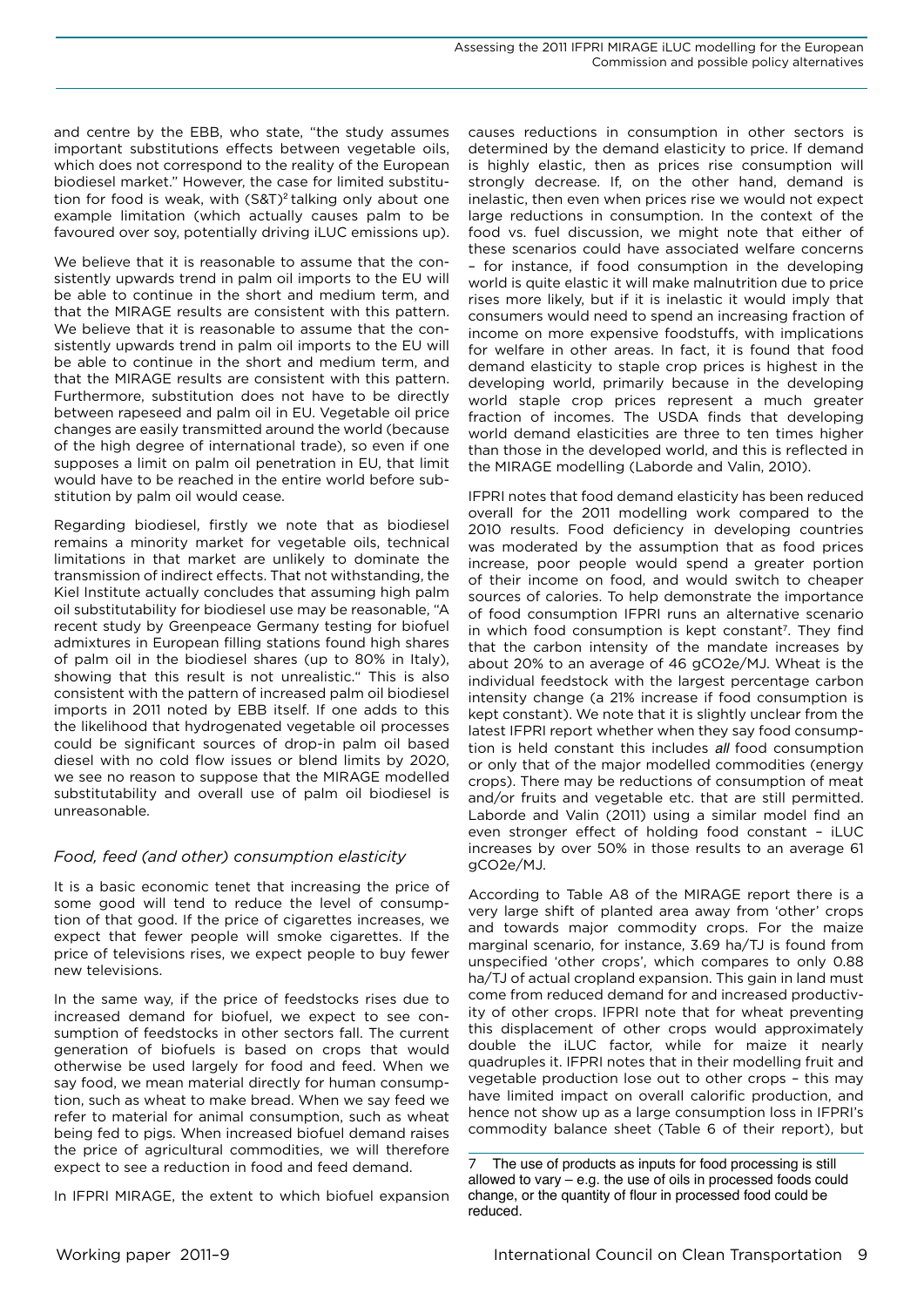<span id="page-9-0"></span>could have additional health implications. Therefore, apart from deriving a substantial part of the biofuel feedstock from a reduction in the quantity of food consumed, the MIRAGE model would appear to derive a potentially larger part from a reduction in food *quality*. Both sources are, of course, free of LUC.

Some models err when low-yielding but hardy crops (e.g. rye in the cereals group) are replaced with high-yielding (but sensitive) ones. As they assume single fixed yields of crops per region, the models predict that the yield will jump as a result of the crop change (in practice it could well lead to total crop failure). However, the IFPRI model, following GTAP, considers land distribution amongst crops in terms of land-rentals. IFPRI made a considerable effort to update the GTAP land-rental matrix (as a function of region, EAZ and crop-category) to make them proportional to yields in economic terms (\$/ha). Therefore in principle, crops in IFPRI displace each other in terms of equal \$/ha, which is economically rational. However, one can still expect problems because of the agglomeration of different crops into one category, especially one as diverse as "other crops".

We are concerned that the 'shuffling' between different types of crop, leading to increases in dry mass productivity (i.e. maize achieves more tons per hectare than carrots) but not necessarily increases in all aspects of nutritional value (maize has much less vitamin A than carrots do) seems to be an important effect in the model, and may have been overestimated. If, on the other hand, it has not been overestimated, it suggests a more subtle element to the food vs. fuel debate that is worthy of discussion. While IFPRI's treatment of food and fuel competition seems to go in the right direction, we believe that it is possible (as noted by IFPRI<sup>8</sup>) that for the cereal-based ethanols in particular these effects may be being overestimated, and hence iLUC underestimated – and that this underestimation could potentially be quite considerable.

## *Yield at the margin of production*

When crops expand onto new land, it seems economically reasonable to expect that the yields are likely to be lower than on existing farmland. This is because if farmers make economically rational choices, we would expect them to be using the most productive hectares in their region.

IFPRI, following the lead of Purdue University's GTAP model, assumes that yield on newly cultivated land is lower than on existing cropland. It sets this ratio at 0.75 for both developed and developing countries. This is a higher value for new cropland than used in GTAP for the California Air Resources Board, but in general lower than that used in a revised GTAP model in which land productivity estimates from the 'Terrestrial Ecosystem Model (TEM)' (Tyner et al. 2010) have been included. This TEM based analysis has been queried, however, at the CARB LCFS Expert Workgroup, notably because in several regions it predicted the economically irrational situation that new land should be *more* productive than existing

land (GTAP caps the applied ratio at 1). We have yet to see convincing confirmation of the results of the TEM analysis, given that net primary productivity of corn-like crops (the modelled crop type) may not be representative of the yield of crops in general and that the inability of the model to consider economic factors may introduce unknown systematic biases. Another shortcoming of the TEM analysis is that yields were assumed homogeneous within each "pixel" of ~2500 km<sup>2</sup>: any yield variations at finer scale were not included. That may be reasonable for the US Great Plains, but would certainly fail to capture the large range of yields in some European regions fro instance (in UK a factor of 0.65 has been reported even within individual farms).

On the other side of the marginal yield debate, some experts have contended that in reality the average yields at the margin of production could be much less than 0.75 of existing yields. Edwards et al. (2010) argues using historical data that within the EU, yields on marginal land were probably less than 1/3 of the EU average wheat yield.<sup>9</sup>

It is difficult given the current literature to confidently assert whether the 0.75 assigned by IFPRI is optimistic or pessimistic. Arguably, one would expect a higher ratio in countries (typically developing countries) with larger unexploited land banks, but this is not reflected in the MIRAGE modelling.

Although this is certainly an area of uncertainty, IFPRI note in their report that this parameter is rather less determinative of iLUC emissions than one might expect. While at the first order it is clear that reduced yield on new land would increase land requirements, IFPRI points out a 'baseline issue' that moderates the effect. In the baseline, agriculture expands in the years to 2020, even without biofuels. The lower the marginal yield, the more land is required in the baseline. However, the MIRAGE land expansion function assumes that land expansion is more likely when there is relatively plentiful land available – so if a larger fraction of the available land is used in the baseline scenario, the model is proportionately more resistant to further land expansion in the policy scenario, instead diverting pressure to demand reduction and yield improvement.

There is an insufficiently mature literature around this topic to firmly assert whether the treatment of marginal yield by IFPRI is too pessimistic or optimistic. Based on Edwards et al. (2010), we might tend to suspect that it is optimistic for the "old" world, but perhaps slightly pessimistic for the developing world. If we treat the baseline effect described above as an additional uncertainty (does the land transformation function that makes marginal yield relatively unimportant model the correct behaviour in this instance?) we might suspect that the

<sup>8 &</sup>quot;It should be noted here that there is a potential risk of underestimating the LUC emissions for ethanol crops in this analysis." Pg 71.

<sup>9</sup> Calculating average national yield of wheat, weighted by area of land abandonment gave a factor ~0.65, whereas the same calculation for a marginal cereal such as rye would give 0.44 of the EU average EU wheat yield. And these factors need to be multiplied by the factor of marginal/average yield inside one country (0.64 for UK) and arguably even by the ratio of yield variation between different fields on the same farm (~0.65 for UK).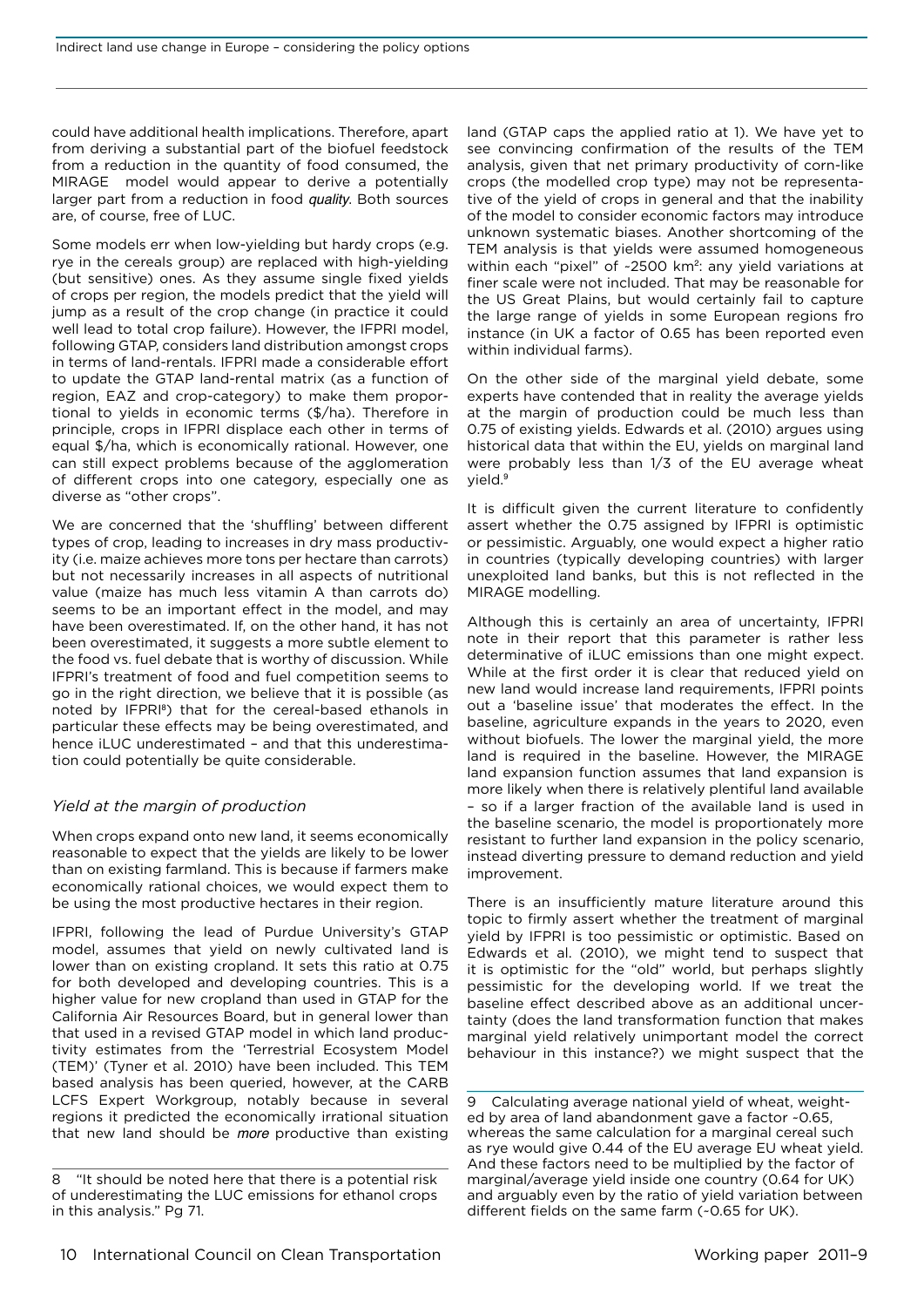<span id="page-10-0"></span>uncertainty is skewed towards underestimating indirect land use change. Thus we tend to consider the treatment of marginal yield in MIRAGE to represent a conservative element of the model.

# *Land conversion emissions factors*

MIRAGE calculates the net quantity of land expansion and the carbon emissions associated with that land expansion separately. MIRAGE endogenously determines changes in area of land under active management – managed forests and pastures – while for the remainder (the net expansion of 'exploited land') it used the Winrock MODIS land use change database developed for the US Environmental Protection Agency for the Renewable Fuel Standard 2 rulemaking to determine land types between grasslands and primary forests. IFPRI then assigns carbon emissions per hectare of land conversion in each category based on IPCC tier 1 values according to Bouët et al. (2010) – the emissions factors by AEZ for managed forest, primary forests and mineral soils are listed in Appendix II.

The use of IPCC tier 1 emissions values by MIRAGE seems to be a reasonable data source – other modellers have used Woods Hole data following the lead of Searchinger et al. (2008), and the California Air Resources Board is developing a new emissions factor model for its GTAP modelling. It would be interesting to compare the outcomes of applying these alternative emissions factors to IFPRI's land use change estimates.

While alternative carbon assessments have not yet been performed using IFPRI's MIRAGE outputs and these datasets, the land use change values have been processed by the EU Joint Research Centre using their spatial allocation methodology (Hiederer et al. 2010). They use a different land use change determination system (not relying on Winrock MODIS) and a more detailed carbon stock calculation, although it is still based on IPCC guidelines.

Reassuringly, the results of applying the JRC methodology<sup>10</sup> are very similar to the results of applying MODIS + IPCC tier 1.

We would sound a note of concern about the use of the Winrock MODIS dataset to allocate land use change in unmanaged categories. The Winrock MODIS values aim to historically determine the % of new cropland in a given region that has been converted from another land use type – for instance, the % of new cropland that has come from forest in a given period. MODIS is a satellite mapping utility, and Winrock have developed this dataset by comparing snapshots of land uses taken using MODIS in two different years. Unfortunately, the capacity of MODIS to accurately identify land uses is limited by resolution etc., introducing some inaccuracy into the assessment. While the level of inaccuracy is acceptable for assessing comparative land uses at a given point in time, when the data are used to attempt differencing (as in this case) the errors become compounded, with the risk that real land use changes are potentially masked by the false land

use changes from classification errors. We suggest that alternative approaches to allocating between grassland and unmanaged forest would be beneficial for both the IFPRI MIRAGE modelling and for other modelling systems currently relying on the Winrock MODIS data.

While we believe that the use of the MODIS data may have limited capacity to accurately predict the proportions of grassland and forest conversion in a given region/AEZ, this may have a limited impact on the outcomes of the MIRAGE modelling. This is because the significant majority of the predicted land use change occurs from one managed category to another, e.g. pasture to cropland or managed forest to cropland. These transitions account for about 80% of the total increase in cropland, and the emissions from managed forest are the bulk of the emissions from biomass. Therefore, any uncertainty introduced by the misallocation of unmanaged land conversion is relatively small compared to other model uncertainties. Further, the broad consistency between the results of the JRC spatial allocation, a much more complex system that is not based on MODIS historical data, provides a useful indicator that the MIRAGE results are probably reasonable.

The MIRAGE land use change emissions data have also been subject to commentary in the review by  $(S\&T)^2$ , however we do not see any substantial cause for concern from that review. Criticism that "The reported soil carbon losses appear to be high and could not be duplicated or reconciled with the information that is reported," seems to be misplaced, as the range of soil carbon emissions values reported by IFPRI (9-113 tCO<sub>2</sub> ha<sup>-1</sup>) is broadly consistent with the range identifiable in the IPCC 2007 report of 14-107  $\mathsf{tCO}_2$  ha<sup>-1</sup>. We also believe that criticisms based on ignoring forest mortality (in general natural growth more than compensates for mortality) and on discrepancies with emissions values from Winrock ((S&T)2 has not accounted for heterogeneity of carbon stocks across regions) are groundless.

## **Peat emissions**

One area in which we agree with (S&T)<sup>2</sup> that the IFPRI MIRAGE work has not applied the best available emissions factor is on emissions from peat degradation in palm plantations.  $(S\&T)^2$  focus on estimates of carbon emissions from the peat degradation literature that are lower than IFPRI's chosen value of 55 tCO<sub>2</sub> ha<sup>-1</sup>yr<sup>-1</sup>. However, a recent ICCT report provides a comprehensive overview and critique of the literature on peat degradation emissions, finding that in fact the best available estimates for these emissions rates are rather higher than IFPRI uses, not lower. IFPRI have noted the availability of these new values, in particular the recommended value for average emissions over 20 years post-conversion of 106 tCO<sub>2</sub> ha<sup>-1</sup>yr<sup>-1</sup>, stating that applying this value would increase the reported iLUC factor for palm oil biodiesel to 85 gCO<sub>2</sub> MJ<sup>-1</sup>. We have provided estimates of the revised emissions when this factor is applied to other feedstocks in a recent briefing paper available from our website [www.theicct.org](http://www.theicct.org). On the % of palm expansion that occurs on peatland, we believe that the 33% value used by IFPRI is probably appropriate, but should be considered a lower bound (as suggested by Edwards et al. (2010)). A forthcoming paper in which we will present the results of satellite mapping of palm oil

<sup>10</sup> [http://iet.jrc.ec.europa.eu/sites/default/files/Techni](http://iet.jrc.ec.europa.eu/sites/default/files/Technical_Note_EU24817.pdf)[cal\\_Note\\_EU24817.pdf](http://iet.jrc.ec.europa.eu/sites/default/files/Technical_Note_EU24817.pdf)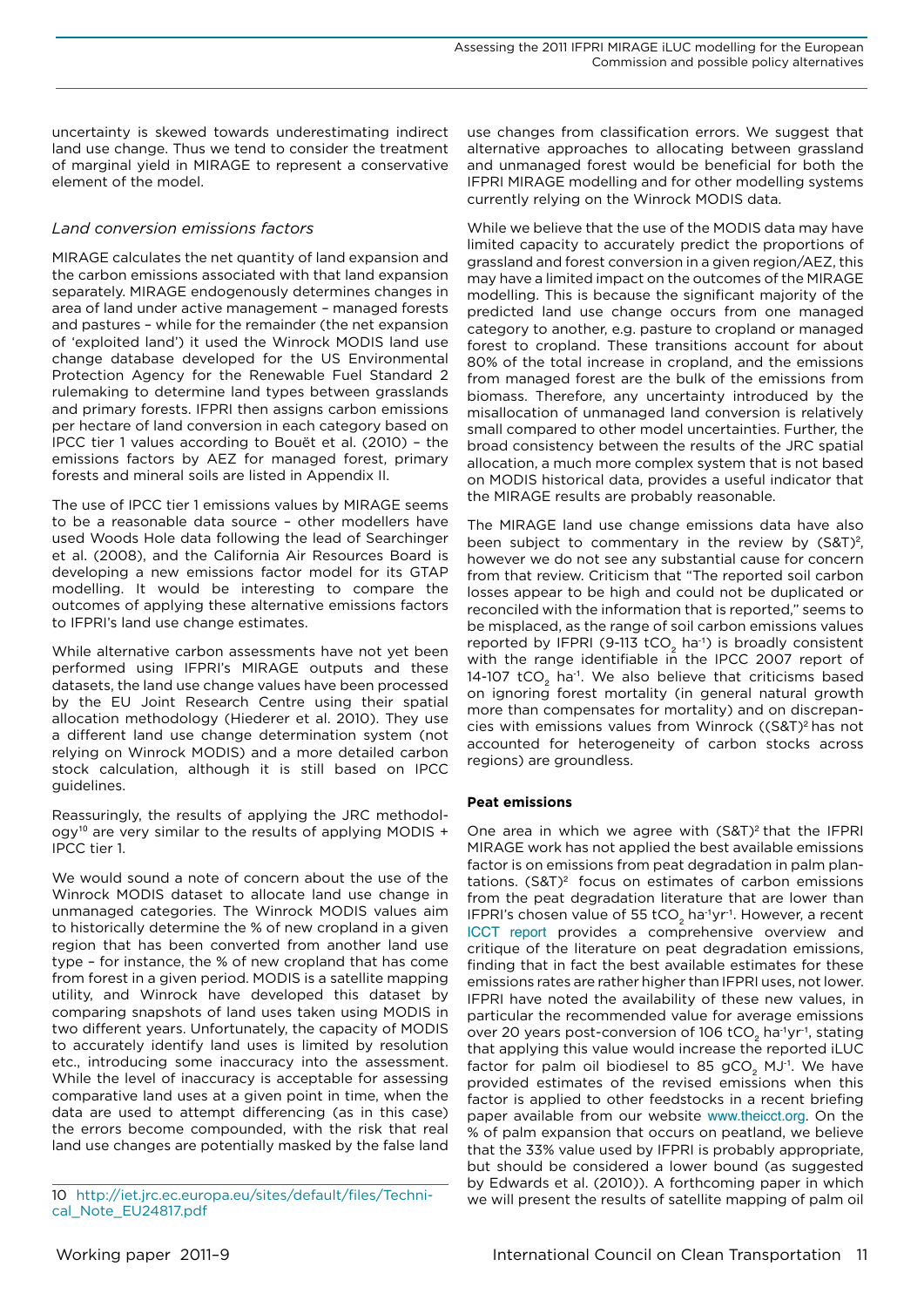<span id="page-11-0"></span>plantations on peat in Southeast Asia shows that the rate of expansion of palm onto peat has been increasing, and that there are no constraints likely to reverse this pattern in the near future.

Overall then, for biodiesel because of the strong influence of the peat emissions values on the results, we believe that the emissions factors in MIRAGE likely tend to underestimate iLUC. While there are other points of concern, notably the use of Winrock MODIS, we do not see any reason to conclude that there is a systematic bias for the non-peat emissions results.

## **Dealing with uncertainty**

As a way of exploring the uncertainty in the iLUC emissions calculations performed with MIRAGE< IFPRI has run extensive Monte Carlo simulations to investigate the general level of certainty and the sensitivity of the model to different parameters. This is a valuable exercise that gives us signifincat insight into the results – but, as IFPRI explicitly note, it is important to bear in mind that this assessment does not include all sources of uncertainty. Notably, it does not include uncertainty in emissions factors or in the demand response.

The results of this uncertainty analysis can be seen in [Figure 6.](#page-11-1) We note that while there is a substantial range on emissions values, especially for biodiesel, the results are generally supportive that biodiesel having higher iLUC

than ethanol is a robust conclusion. In the words of the Kiel Institute report for the EBB, "For all biodiesel options, taking into account by-product allocation or not, the typical well-to-wheel values of the EU-RED plus land use change emission values from the Laborde's Monte Carlo Simulation lead to higher emissions than the required 35% emission savings. These results are robust."

# **Assessing the policy options**

The purpose of the IFPRI MIRAGE modelling exercise is to inform the Commission's proposal on addressing the indirect effects of biofuels production. To provide some example scenarios for the emissions and potential costs of implementing the various available options to deal with iLUC, the ICCT has constructed a simple spreadsheet model to estimate the average net emissions resulting from a European biofuels policy implementing each of five policy alternatives.

The model is based on the following assumptions:

- • It is impossible to absolutely predict iLUC. Therefore, we should consider the marginal iLUC factors computed by IFPRI MIRAGE not as absolute but as indicative, and treat them as 'central estimates' for 'real' iLUC emissions.
- • To account for this, we model 500 different 'real iLUC possibilities' at a time and compute the average emissions intensity of a given policy option



<span id="page-11-1"></span>**Figure 6.** Uncertainty intervals, median estimates and confidence intervals from the IFPRI MIRAGE Monte Carlo simulations. Note that median values are not the same as the central estimates quoted elsewhere in this paper. From Laborde (2011).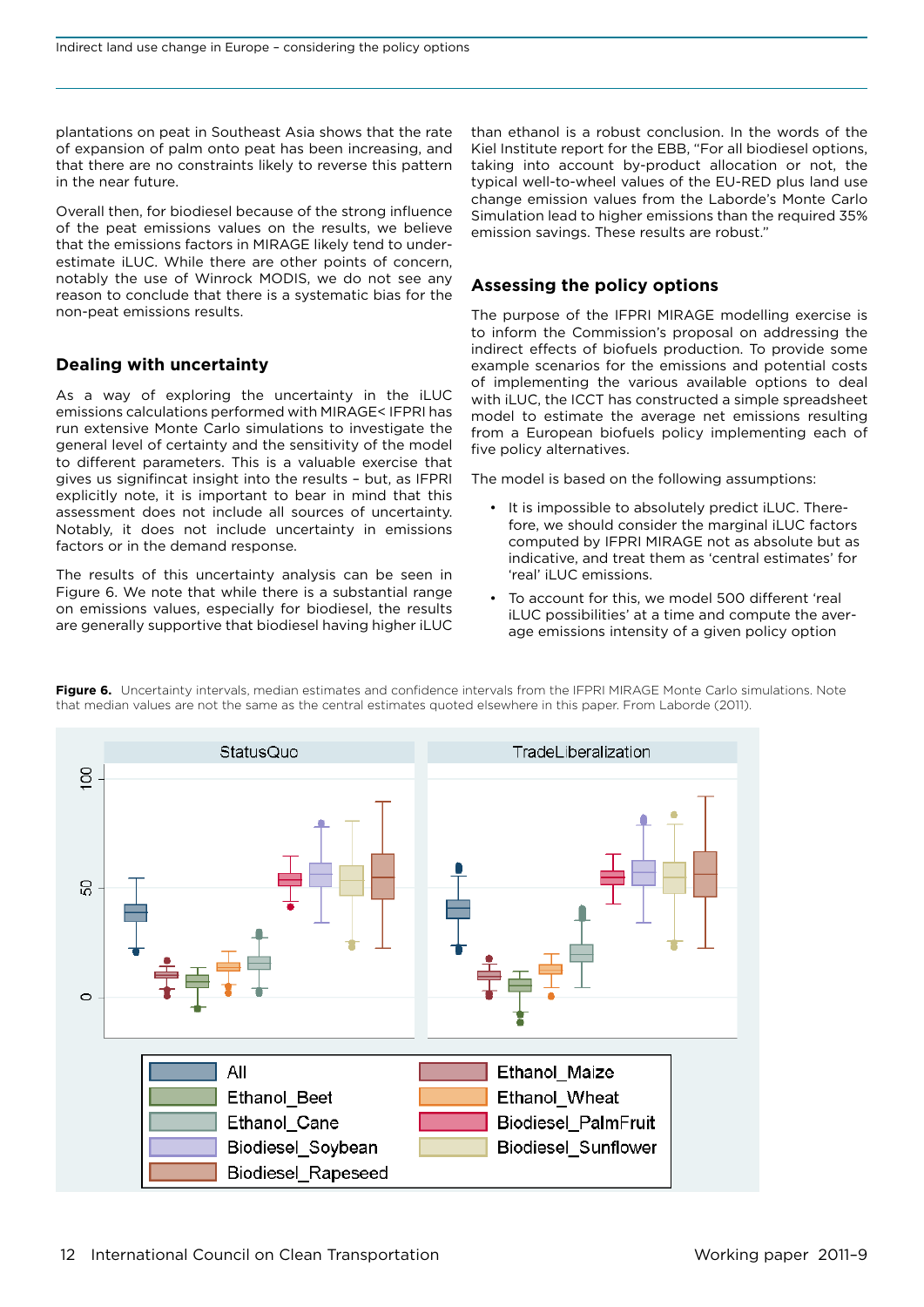

<span id="page-12-0"></span>

<span id="page-12-1"></span>

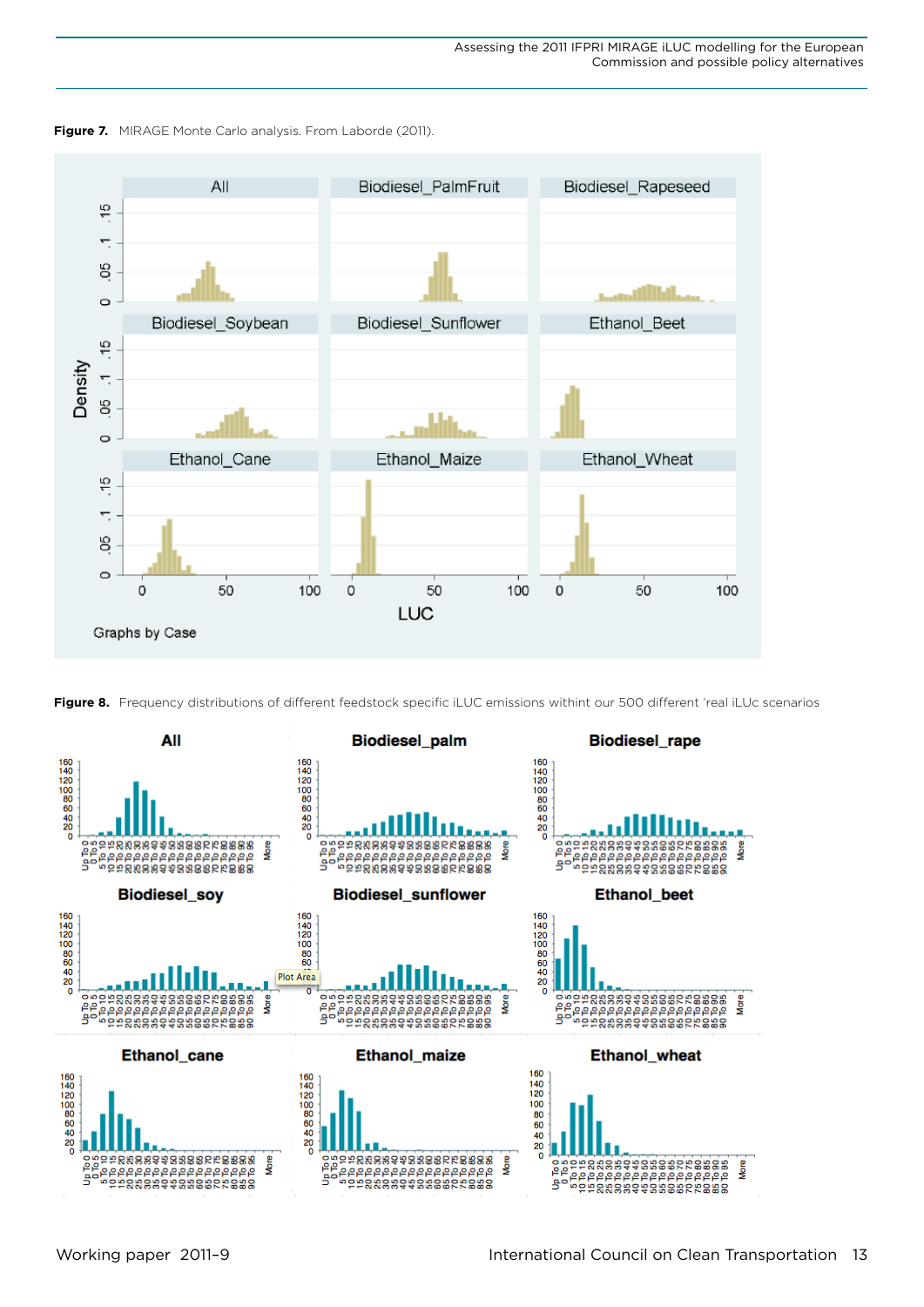<span id="page-13-0"></span>across these 500 possibilities.<sup>11</sup>

- • If a biofuel feedstock/pathway cannot meet the minimum requirements of the policy option, we remove it from the mix and increase the use of other feedstock/pathways.
- We take the IFPRI MIRAGE projections for use of each type of biofuel as the baseline scenario, but when iLUC factors make some biodiesel pathways non-compliant we allow the % of biodiesel to shift down towards 50%. If there are no biodiesel pathways that would meet the threshold given the use of iLUC factors, then we allow biodiesel to be excluded.
- We assume that it would be possible in principle for biofuel producers to achieve low direct emissions values if necessary to qualify under the RED. We therefore allow direct emissions to be reduced by up to 80% from the typical values, and assume that producers do just enough for their biofuels to qualify. Presumably, such reductions would raise cost, which we discuss further below. While emissions reductions of 80% compared to typical would certainly be challenging, we believe that for many pathways it would be possible. As an example, the UK Renewable Fuels Agency was already reporting the supply of rapeseed biodiesel with carbon emissions 40% below the RED typical value. If this assumption of the scope for carbon reductions is too strong, it would have only a limited effect on the results presented below except where noted.
- We assume that if producers with a given feedstock need to achieve lower than default savings, the share of that feedstock in the mix will be reduced.
- We produce an emissions intensity value for the final year of the policy, 2020. We do not attempt to analyse carbon savings (or emissions increases) that might occur in the interim period due to different policy options.

We emphasise that the uncertainty distribution applied to iLUC emissions in this model is somewhat arbitrary (albeit designed to be as consistent as possible with our expectations from the literature), and therefore the results of the modelling should be treated as indicative. Our modelling is based on the assumption that the IFPRI MIRAGE modelling results represent the best available estimates of iLUC, and that they may equally over or underestimate iLUC. Some authors (e.g. Plevin et al. (2010)) have argued for a 'long right tail' on the distribution of possible iLUC. The distribution we have used has a somewhat similar form to the outcomes of the Monte Carlo modelling by IFPRI with MIRAGE (see [Figure 7](#page-12-0), [Figure 8](#page-12-1)), but is broader (i.e. reflects greater uncertainty) to reflect the additional sources of uncertainty not modelled by IFPRI. In the subsequent text, when we refer to (for instance) 'a 30% chance that emissions will increase' we mean that for 30% of the iLUC scenarios on our distribution we believe that the policy would cause an increase in emissions compared to fossil fuel. Clearly, refining the probability distributions would refine the probability estimates.

# *Cost*

The UK Department for Transport Impact Assessment on the Fuel Quality Directive<sup>12</sup> predicts a price spread (price difference per litre of fossil fuel equivalent) of about 30 pence per litre of ethanol vs. petrol and 35 pence per litre of biodiesel. At 32 MJ/l (petrol) and 36 MJ/l (diesel), this gives us a cost difference of about 1 pence per megajoule for both fuel types – at current exchange rates, this is close to 1 eurocent per megajoule. If a 50% carbon reduction were to be achieved by using these biofuels, this would represent a cost of the order of €250 per tonne of carbon dioxide abated. We take this carbon abatement value of €250 per tonne as our 'baseline' for the cost of supplying the additional biofuels required by the policy, so that for example if one of the policy scenarios had the same sort of feedstock mix as predicted by UK DfT but only delivered 10% instead of 50% carbon savings, we would expect the cost of carbon dioxide abatement under that policy to be 50%/10% x €250 = €1,250 per tonne. We do not attempt to include a broader consideration of either economic benefits in any given region from increased biofuel production or of economic costs from welfare losses, biodiversity losses etc.

In some cases, where we would expect sustainability criteria to raise the cost of biofuels, we have made what we believe are conservative cost suggestions (conservative in that we believe that sustainability compliance may in reality be rather cheaper). We are not suggesting these values as realistic estimates of the cost of reducing emissions or avoiding iLUC, but rather used them to demonstrate, for instance, that even if avoiding iLUC raises the price per litre of biofuel substantially (compared to fossil alternatives) it could still deliver very large reductions in carbon abatement cost. We suggest that anyone wishing to quote a plausible certification cost for iLUC-avoidance projects should not use these values, but refer to the Ecofys literature on Responsible Cultivation Areas, or other relevant reports.

12 <http://www.dft.gov.uk/consultations/dft-2011-04>

<sup>11</sup> These 'real iLUC possibilities' are based on taking the IFPRI iLUC values as central estimates. We then vary each iLUC factor according to a probability distribution: in which each *Ri* is a random value from a normal distribution with mean 0 and standard deviation 0.25, f denotes the uncertainty for a particular feedstock, c denotes the uncertainty for the category of feedstock (sugars, oils and cereals) and s denotes a systematic uncertainty for all pathways in the model together.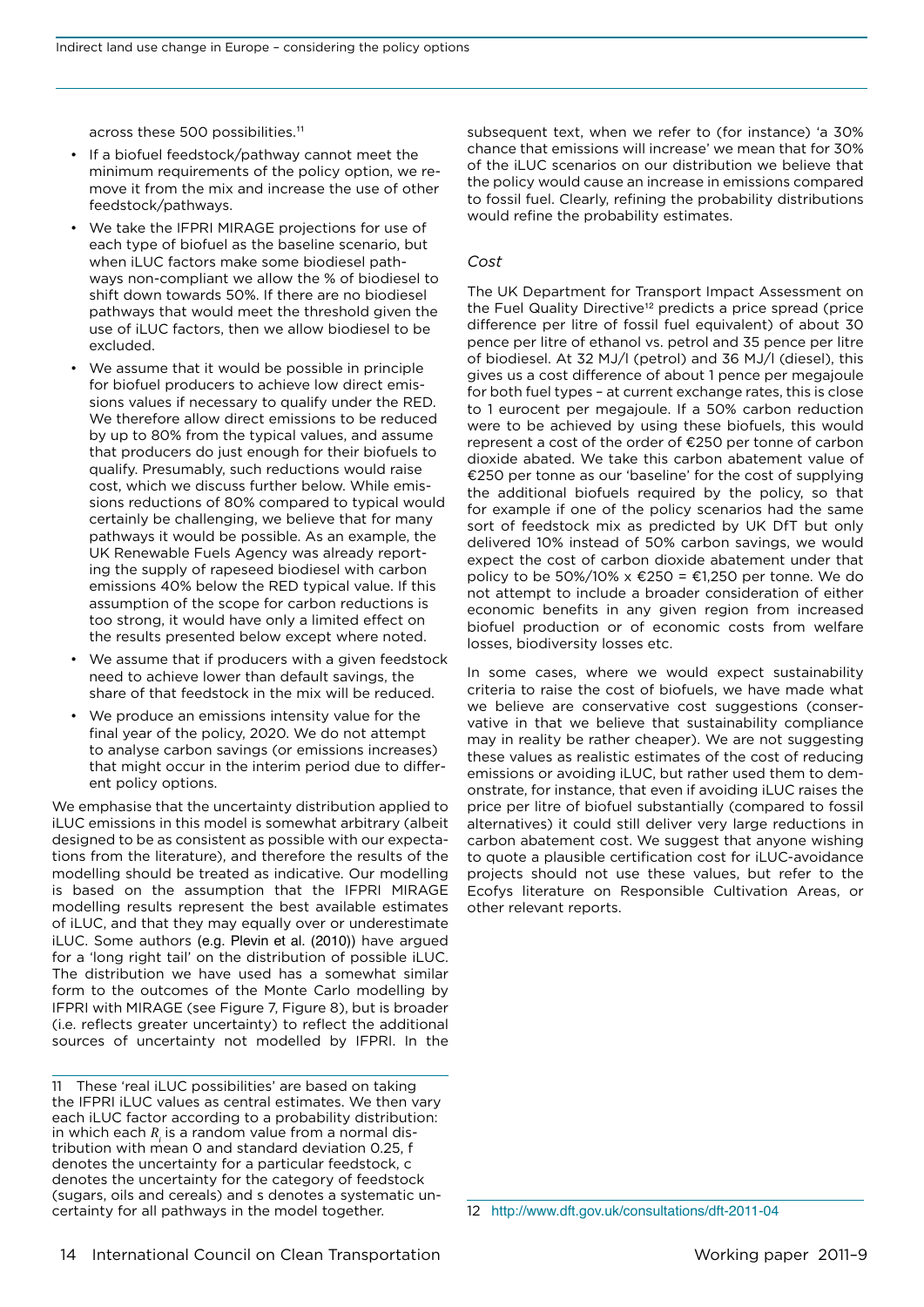# <span id="page-14-0"></span>*Overview of results*

| <b>Policy alternative</b>                |                                                                          | <b>Average carbon</b><br>saving | <b>Comments</b>                                                                                                               |  |
|------------------------------------------|--------------------------------------------------------------------------|---------------------------------|-------------------------------------------------------------------------------------------------------------------------------|--|
| 1. No action/monitor the<br>situation    |                                                                          | 5%                              | 'Baseline' case                                                                                                               |  |
| 2. Raise the thresholds                  | a) to 50% immediately, but<br>no long term increase                      | 5%                              | This scenario treated as the same in<br>2020 as no action                                                                     |  |
|                                          | b) to 60% by 2020                                                        | 14%                             | Unlikely to rule out any feedstocks<br>completely                                                                             |  |
|                                          | c) to 65% by 2020                                                        | 19%                             | Unlikely to rule out any feedstocks<br>completely                                                                             |  |
| 3. Additional sustainability<br>criteria | a) country level                                                         | n/a                             | We did not feel able to assess this<br>option, but noted our concerns that<br>it may have low certainty of being<br>effective |  |
|                                          | b) incentives for iLUC miti-<br>gation, but no iLUC penal-<br>ties       | 11%                             | Requires relatively low volumes of<br>low-iLUC biodiesel                                                                      |  |
|                                          | c) Biodiesel treated as high<br>risk - all biodiesel must be<br>low-iLUC | 47%                             | Requires high volumes of low-iLUC<br>biodiesel,                                                                               |  |
|                                          | a) With a 50% threshold                                                  | 53%                             | Effectively only allow ethanol for<br>compliance.                                                                             |  |
|                                          | b) With a 35% threshold                                                  | 50%                             | Effectively only allow ethanol for<br>compliance                                                                              |  |
| 4. iLUC factors                          | c) With a 25% threshold                                                  | 36%                             | Requires direct emissions savings for<br>biodiesel                                                                            |  |
|                                          | d) With a 50% threshold<br>and iLUC mitigation options                   | 53%                             | Requires high volumes of low-iLUC<br>biodiesel.                                                                               |  |

**Table 4.** In the sections below, we detail different policy alternatives and our assessment of the potential carbon emissions savings in each case. This table summarises those findings.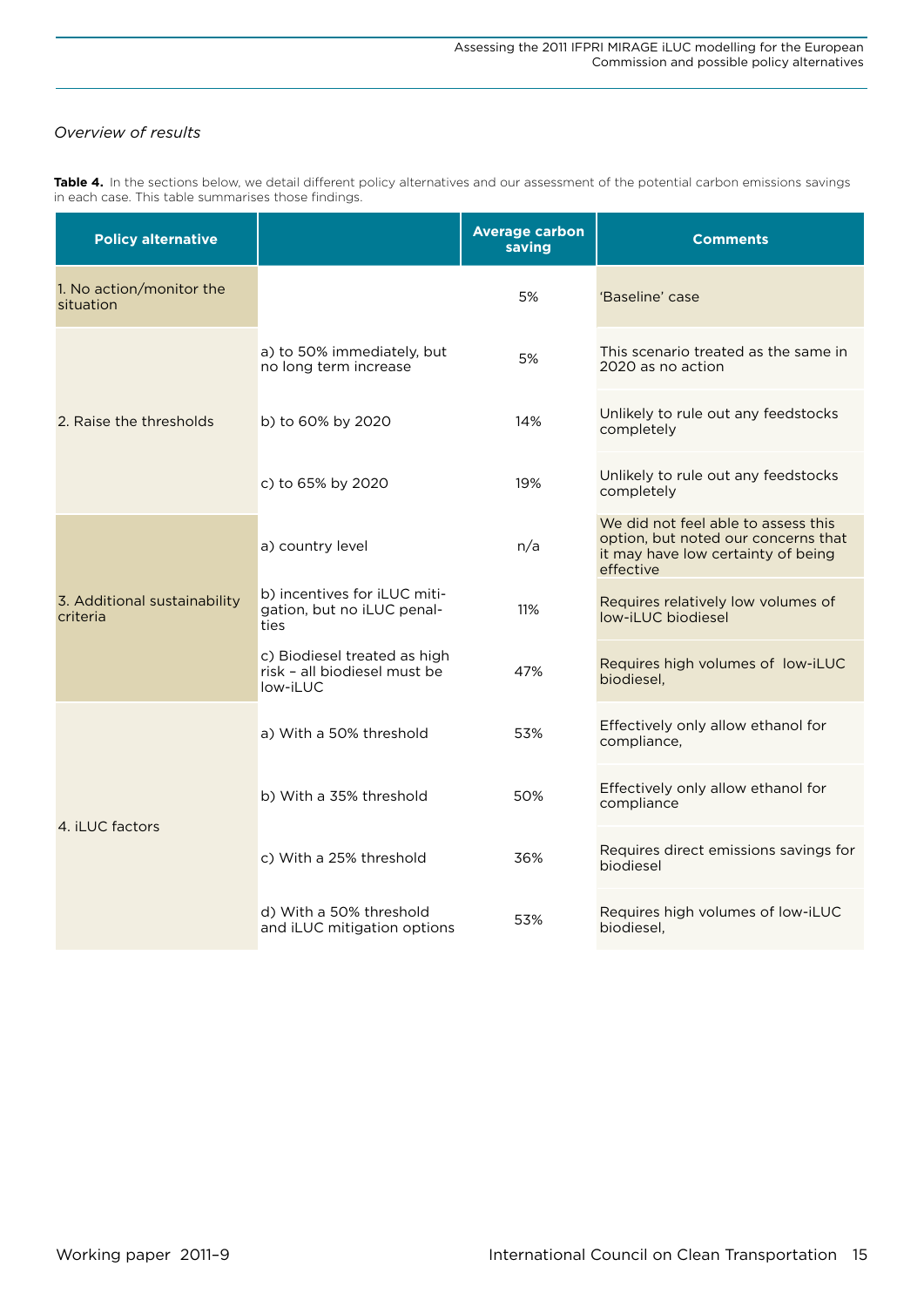#### <span id="page-15-0"></span>*Monitor the situation (take no action)*

The first policy option is relatively simple it involves maintaining the direct emissions thresholds as they are and introducing no iLUC mechanism. Based on our model, we would expect on average to see a small carbon saving from the policy as a whole of about 5% - which is unsurprisingly quite consistent with IFPRI MIRAGE. We find a substantial risk (over 30%) that the policy would actually increase carbon emissions (see [Figure 9](#page-15-1)). If we kept the model otherwise the same but amended the peat emissions estimate from IFPRI to match our suggested figure of 106 tCO2e/ha/yr there would be an overall emissions increase.

<span id="page-15-1"></span>**Figure 9.** Possible carbon savings with different 'real iLUC possibilities' and no action taken (existing 50% direct carbon savings threshold)



In this policy case, the feedstock mix should be consistent with the UK DfT assumptions, so we expect the cost of carbon abatement of the Renewable Energy Directive if no action is taken to be about €2,500 per tonne (10 times the cost if the 50% carbon saving were realised).

#### *Raise the minimum carbon saving threshold*

The second option would continue not to account for iLUC, but would raise the threshold for *direct* emissions – with the intent of ruling out some poor performing biofuels and providing additional assurance that the policy was successful in achieving some level of emissions reduction.

One scenario for raising the emissions threshold would be to increase it to 50% for all biofuels immediately, instead of waiting until 2017. We have looked only at the anticipated emissions in 2020, and as in 2020 we would expect this to have a limited effect on the biofuel feedstock mix, we have not attempted to analyse it - we expect the results to be similar to the 'no action' scenario (above).

We do have results for two other raised threshold scenarios, raising the savings threshold to 60% and 65% respectively. We believe that in both cases, it would be possible to achieve the requisite carbon savings with any of the major feedstocks given the appropriate investments between now and 2020 – the most challenging cases would be soy and rapeseed, needing to reduce direct emissions from typical by about 40% and 33% respectively. As noted above, for rapeseed we already know from UK reporting that emissions lower than this were being achieved in 2009/10, so rapeseed biodiesel should be perfectly possible with this threshold. Whether soy producers (for whom the oil is a relatively low percentage of value, and for whom the EU biodiesel market may not be a priority) would implement the necessary changes is more doubtful. Raising the thresholds in this way could favour palm oil biodiesel, providing methane capture can be implemented. As noted above, with revised peat emissions values we expect palm to be the most iLUC intensive fuel type, which would be unfortunate. This is a good example of the risk that raising thresholds without any reference to iLUC risk may drive unintended consequences.

For a 60% threshold the result of our modelling is a 14% carbon saving for the policy compared to fossil fuel – i.e. increasing the threshold by 15% adds 9% of carbon savings. Increasing to 65% pushes savings up by another 5% to 19% (this is because most feedstocks are assumed to be just meeting the threshold in both cases. We expect increasing the threshold to drive a movement away form biodiesel towards ethanol, as reducing direct emissions to the requisite level would be more challenging for biodiesel. .

The distribution we find of possible savings with a 65% threshold is illustrated in [Figure 1](#page-15-2)0. The case for a 60% threshold is very similar). For one in ten cases, we would see carbon emissions increase.

<span id="page-15-2"></span>



Our analysis suggests that increasing the thresholds could deliver on its objective of reducing the chance that EU biofuels policy would increase emissions, but based on our distributions the chance would still be non-negligible (we found an increase in 10% of cases).

We believe that the per tonne abatement cost in this policy would be lower than for the 'no action' policy because of the higher savings achievable. Even if achieving the requisite reduced direct carbon intensities added 0.5 Eurocent per megajoule to the cost spread of biofuel vs. fossil fuel (i.e. if it increased the marginal cost over supplying fossil fuel by 50%), we would expect to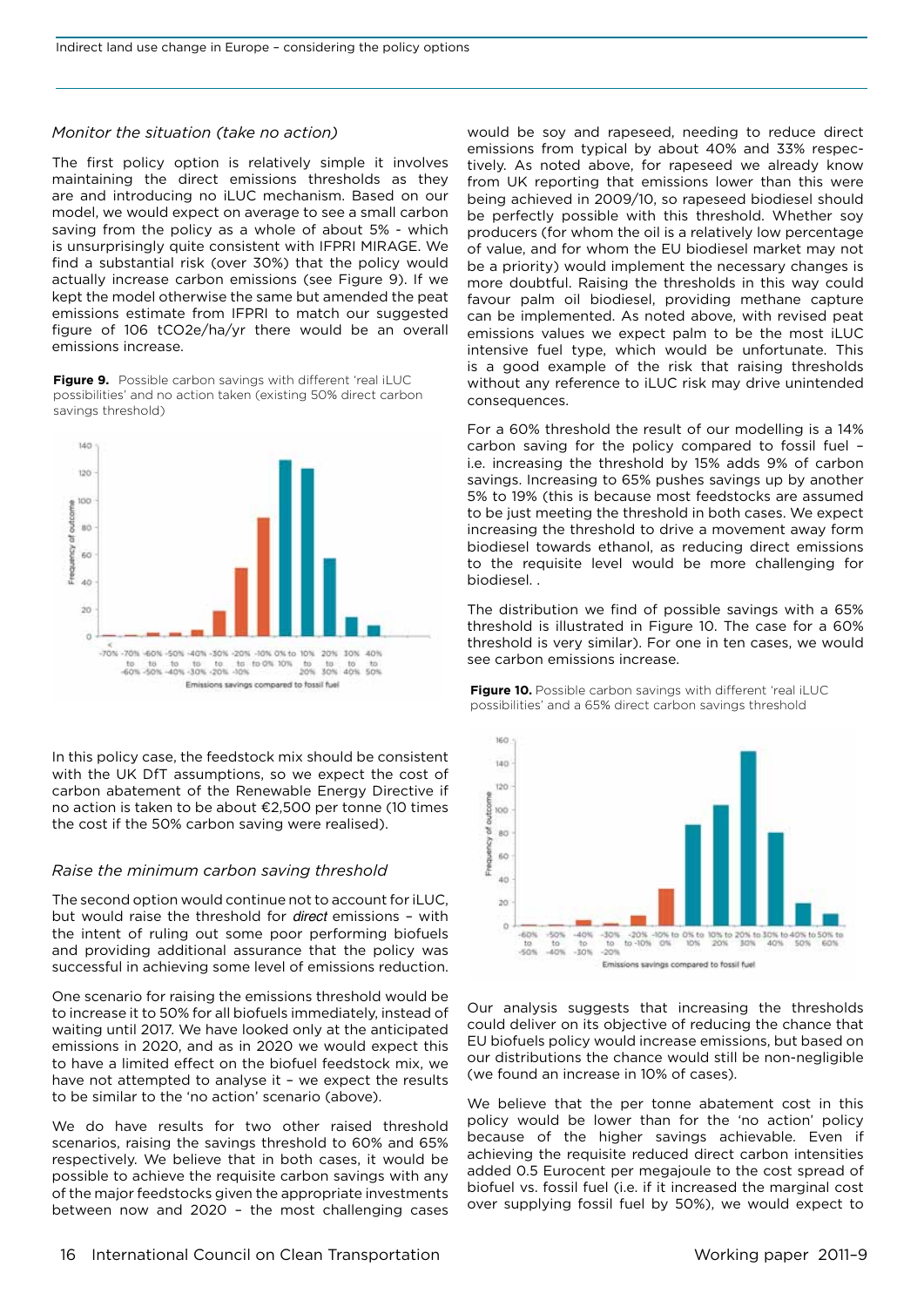<span id="page-16-0"></span>see the cost of carbon abatement fall from about €2,500 per tonne to about €1,000 per tonne – still high, but a substantial drop. While this would raise the total cost to consumers, we note that if these values are reasonable it would be possible to design a policy with lower overall targets but higher carbon savings thresholds, which would both have a lower overall cost to consumers and a higher overall carbon saving.

It is worth noting that the accounting under the increased thresholds would result in European policy delivering a headline carbon saving that would be much higher than the real global net carbon saving. For instance, under our 65% threshold scenario we would have a reported carbon saving of 67% for a policy that we expect to only deliver 19% is 'real' net global emissions reductions. We note that it would be important for the European Commission to take care in determining how biofuels policy contributes to overall climate targets, as there would be the potential for over-declaration of the benefits of biofuels policy to prevent action form being taken in other sectors.

# *Additional sustainability criteria 1: country level criteria*

It is our understanding that the European Commission has considered two types of additional sustainability criteria. One would be 'country level' criteria, allowing imports of biofuel feedstock only from countries with defined land management practices, the other 'project level' criteria imposing a requirement to demonstrate 'additionality' on biofuel projects<sup>13</sup>.

We believe that country level criteria would be problematic, in several cases. iLUC is, given global markets, and international phenomenon. Therefore, in several cases it is not action in the country supplying the biofuel feedstock but a third country that the problem exists. For example, increasing vegetable oil imports from the Ukraine would be anticipated to indirectly lead to palm oil expansion in Southeast Asia. Clearly, while land management in the Ukraine could deliver benefits in that region, the risks and benefits are not expected to compare to the risks and benefits of bad vs. good land management in Southeast Asia. Such a policy option would, therefore, only be expected to deliver benefits insofar as key regions for carbon loss though LUC implemented the requirements. EU biodiesel is a significant market for Indonesia and Malaysia, but still only a very small percentage of their total exports, so it is very conceivable that such a policy would lead to the implementation of good management practice in countries where there was little problem to begin with, while stopping direct but not indirect exports from countries where emissions are expected. It is difficult to make a meaningful assessment of how effective such a policy might be without a sense of what it would enforce

and whether third countries would be willing to implement the requirements, so we have not attempted a numerical assessment of it. Depending on implementation, such a scheme could leave emissions and costs essentially unchanged, or have a profound effect on both as well as affecting other agricultural markets.

# *Additional sustainability criteria 2: project level criteria*

For project level iLUC prevention schemes, the outcomes are a little clearer, although the detail of potential policy is less so. We consider three examples. In the first, 10% of all fuel is iLUC free biodiesel, but there is no specific restriction on supply of any pathway (this is similar to the policy type proposed in a recent paper by Ernst and Young<sup>14</sup>). In the second, we consider a policy in which the supply of all biodiesel is restricted as 'high iLUC risk' unless additionality (and hence zero iLUC emissions) can be demonstrated. In this case, we assume that because biodiesel would be more expensive it would constitute only half of the mandated fuel. Clearly this assumption is somewhat arbitrary, and could be altered, but the conclusion on CI is fairly robust.

In the third case, we consider a policy with iLUC factors and the option for iLUC mitigation. This is detailed in the next section with the other policy options that include iLUC factors. With iLUC factors based on the IFPRI results, as will be explored in more detail below, there are no biodiesel pathways from the major feedstocks that qualify, so we have essentially considered a policy that is 50% ethanol with iLUC factors, and 50% demonstrably low-iLUC biodiesel.

## **1) 10% of fuel comes from low-iLUC biodiesel feedstocks**

The first policy option, with biodiesel from low iLUC risk feedstocks replacing normal 'high iLUC' biodiesel for 10% of the overall mandate is modelled delivering an 11% carbon saving, compared to only 5% without any incentives for iLUC free fuels. More than doubling the saving would reduce the cost per tonne of carbon abatement substantially – for instance, if we assumed that for the 'low-iLUC' biodiesel the cost spread over fossil diesel doubled (adding an extra 40 Eurocents per diesel litre equivalent for the zero iLUC fuels), the price per tonne of carbon abatement would still fall from €2,500 to €1,250. This suggests that introducing incentives of some sort for low iLUC biodiesel could deliver very good value for money in terms of the cost per tonne of carbon abatement. As in the case of increasing the savings threshold, this might raise the overall cost of the program. However, if overall cost was a concern, it would be possible to design a policy (with reduced overall usage targets combined with incentives for low iLUC fuel) that was cheaper overall, had a lower abatement cost and was expected to deliver more overall carbon savings. The distribution of expected overall carbon savings is shown in [Figure 11](#page-17-1).

We note that for this illustration we have focused on mitigating iLUC from biodiesel, as biodiesel has the

<sup>13</sup> Additionality means that production is added to the global supply that would otherwise not have existed, and therefore feedstock need not be displaced from other uses. This concept has been explored in some detail in work on Responsible Cultivation Areas by Ecofys in partnership with organisations including IUCN, Shell, WWF, UK RFA. The aim would be to certify projects where we could reasonably expect zero iLUC emissions.

<sup>14</sup> [http://www.ascension-publishing.com/BIZ/EY\\_ILUC\\_study\\_](http://www.ascension-publishing.com/BIZ/EY_ILUC_study_report.pdf) [report.pdf](http://www.ascension-publishing.com/BIZ/EY_ILUC_study_report.pdf)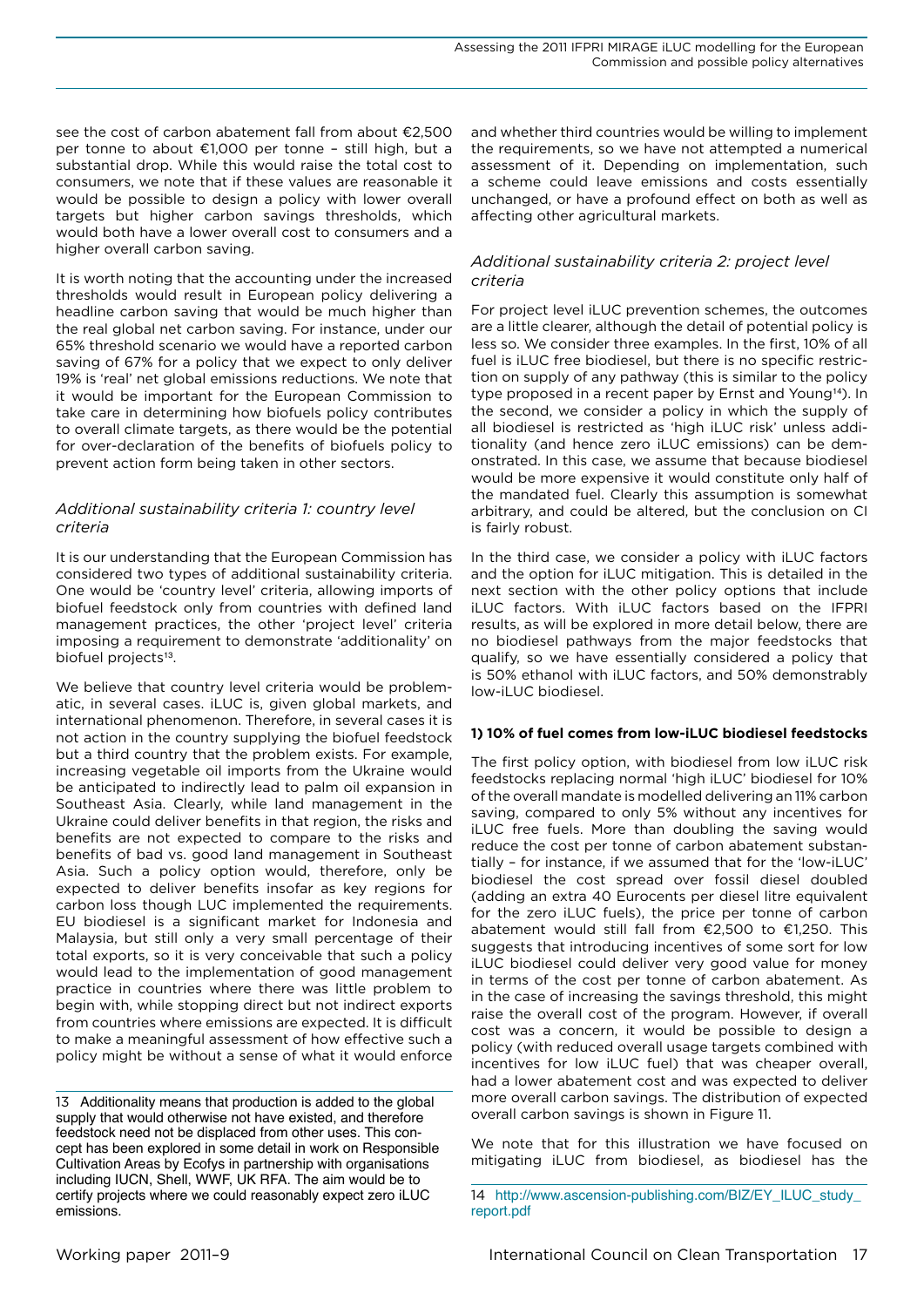<span id="page-17-0"></span>highest iLUC values in the IFPRI MIRAGE report. Using iLUC mitigation strategies for ethanol would also be beneficial, but the carbon benefits expected would be less.

<span id="page-17-1"></span>**Figure 11.** Possible carbon savings with different 'real iLUC possibilities' and a 50% direct carbon savings threshold and with 10% of fuel from iLUC free biodiesel



# **2) All biodiesel must be low ILUC, ethanol has no iLUC penalty**

The second policy option, with all biodiesel needing to be certified as 'zero iLUC', is the first case we have considered in which we find that the expected emissions savings are close to the applied threshold – this is because of the availability of ethanol pathways with low direct CI and low iLUC, and no use of iLUC intensive biodiesel. The expected saving is 47%, with a narrow uncertainty profile as shown in [Figure 1](#page-17-2)2. The relatively narrow distribution is a result of including no uncertainty in the biodiesel iLUC, and the less broad uncertainty distributions assumed for ethanol feedstocks.

<span id="page-17-2"></span>**Figure 12.** Possible carbon savings with different 'real iLUC possibilities' and a 50% direct carbon savings threshold and with all biodiesel (50% of total fuel use) having zero iLUC emissions



Potentially, this policy option could be relatively low cost per tonne of carbon abatement, even if we presume that low-iLUC biofuel would have a substantial cost premium compared to other fuels. If the cost spread of low iLUC biodiesel compared to diesel was three times the cost spread we assume for 'normal' biofuels, i.e. if low-iLUC biodiesel cost an additional 80 Eurocent per diesel litre equivalent, the average cost per tonne of carbon abatement would come out as about €500 per tonne of carbon dioxide<sup>15</sup>. This is about 1/5 of the carbon abatement cost of the policy without iLUC mitigation.

Availability of low iLUC biodiesel and the capacity of the European market to use ethanol would be important limits on the potential scale of a policy mandating the use of low-iLUC biodiesel in this way. However, as with other policy options that could raise the overall policy cost, we note that a reduced mandate combined with this use of low-iLUC biodiesel could deliver much higher overall carbon savings than the policy with no action taken, at a fraction of the abatement cost and at comparable or lower overall cost to consumers.

#### *iLUC factors*

The fourth policy option considered by the European Commission is the application of iLUC factors. We presume that these would be based on the marginal iLUC values reported by IFPRI using MIRAGE, and model on that basis.

We look at a combination of iLUC factors with three carbon savings thresholds. First, we consider the current 50% carbon savings threshold. Secondly, we consider what might happen if the threshold was frozen at 35%. Finally, we consider a carbon savings threshold of 25% (the highest threshold for which biodiesel is a viable pathway.

#### **1) 50% carbon savings threshold**

With the application of iLUC factors there are no biodiesel pathways that would qualify for use in the RED with a 50% carbon saving threshold, as the iLUC values computed with MIRAGE are already more than 50% of fossil fuel emissions. You would therefore need to be able to produce biodiesel with negative direct emissions for it to qualify. This means that in the absence of any sustainability criteria for awarding fuels that avoid indirect land use change, only ethanol would qualify to be supplied to the European market.

For the 50% threshold, with iLUC factors applied, we find an average carbon saving for the mandate of 53%. Maize ethanol would need to be able to demonstrate better than typical performance, and wheat plants would need to be straw fired or achieve savings in some other way,

15 Ecofys (2010) note that the barriers to development of low iLUC biofuel projects are typically not cost based. Therefore, if clear incentives were put in place to allow investment, and opportunities for 'additionality' were available, we see no reason not to believe that a substantial supply of low-iLUC biodiesel could be generated well within this cost limit. C.f. [http://webar](http://webarchive.nationalarchives.gov.uk/20110407094507/renewablefuelsagency.gov.uk/reportsandpublications/iluc/indirectimpactsofbiofuelproduction)[chive.nationalarchives.gov.uk/20110407094507/renewablefuel](http://webarchive.nationalarchives.gov.uk/20110407094507/renewablefuelsagency.gov.uk/reportsandpublications/iluc/indirectimpactsofbiofuelproduction)[sagency.gov.uk/reportsandpublications/iluc/indirectimpactsofb](http://webarchive.nationalarchives.gov.uk/20110407094507/renewablefuelsagency.gov.uk/reportsandpublications/iluc/indirectimpactsofbiofuelproduction)[iofuelproduction](http://webarchive.nationalarchives.gov.uk/20110407094507/renewablefuelsagency.gov.uk/reportsandpublications/iluc/indirectimpactsofbiofuelproduction)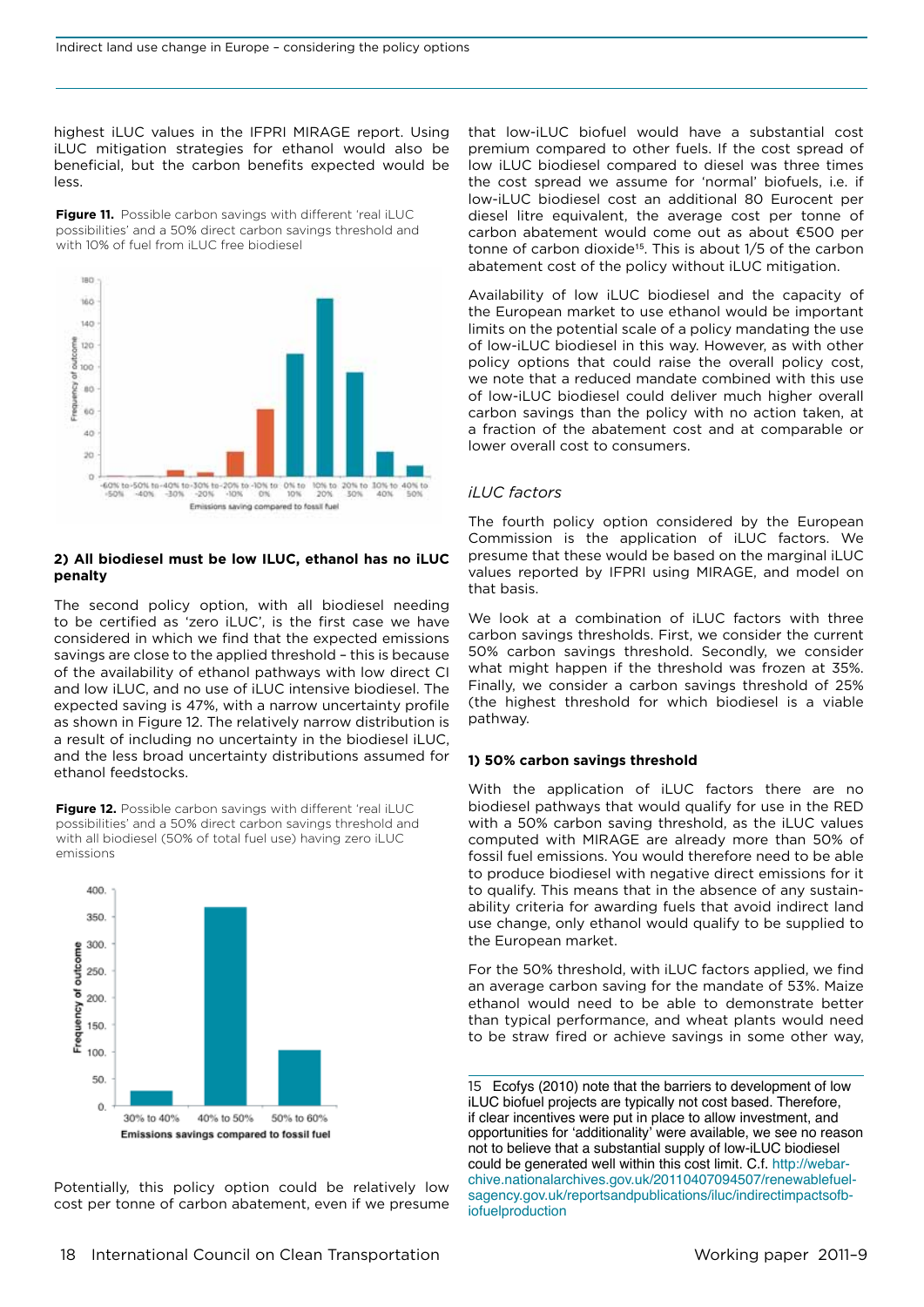but we anticipate that these additional savings would be available if necessary. This policy version would be expected to deliver 10 times the carbon savings of the option in which iLUC is not addressed, with a distribution as shown in [Figure 13](#page-18-0).

<span id="page-18-0"></span>Figure 13. Possible carbon savings with different 'real iLUC possibilities', iLUC factors and a 50% direct carbon savings threshold



#### **2) 35% carbon savings threshold**

Given the high iLUC predicted by IFPRI MIRAGE for biodiesel, with a 35% threshold and iLUC factors there would again be no biodiesel pathways that met the sustainability criteria. The average carbon saving in our scenarios is 48%, with a distribution similar to that with a 50% threshold.

#### **3) 25% carbon savings threshold**

We have included the case of a 25% carbon savings threshold as an example of a policy in which iLUC factors would be applied, but the supply of 'high iLUC' biodiesel would still be possible if very high direct emissions reductions could be achieved. In this case, we expect an average carbon saving of 36%. With our assumption that an 80% reduction in direct emissions would be achievable with adequate market incentive, all biodiesel feedstocks except soy would be potentially eligible, though this would presumably require both agricultural and industrial practices to be altered to target minimum emissions. With biodiesel in the fuel mix, we have a wider distribution of outcomes than in the policy cases where the only eligible fuel is ethanol, as shown in Figure 14.

While this type of policy option (iLUC factors combined with setting the threshold to a level that was very challenging but achievable by biodiesel with very low direct emissions) would potentially increase the number of options for biofuel supply, it would be likely to put a significant premium on the price of ultra-low carbon RED compliant biodiesel (a similar outcome to imposing an extremely high savings threshold).

**Figure 14.** Possible carbon savings with different 'real iLUC possibilities', iLUC factors and a 25% direct carbon savings threshold



#### **4) ILUC factors plus a 50% threshold ensure that all biodiesel is low-iLUC**

We can also consider a policy in which you have iLUC factors and an iLUC mitigation option. In this case, rather than marking biodiesel as high risk, iLUC factors based on the IFPRI MIRAGE marginal iLUC results would be applied to each feedstock. Combined with the 50% threshold, this would make the supply of biodiesel without iLUC mitigation impossible.





In this option, the savings are slightly increased, primarily because the direct emissions of some ethanol pathways must be reduced to meet the threshold. We find an average saving of 53%, with the distribution shown in Figure 15. This is the same average carbon saving we find without iLUC mitigation options but using only ethanol. Presumably the limits on potential ethanol supply and desire to allow the biodiesel industry to continue would provide reasons to include iLUC mitigation options for biodiesel if available instead of forcing a sole reliance on ethanol pathways. The cost of this option would presumably be similar to the option in which all biodiesel must be iLUC free, but there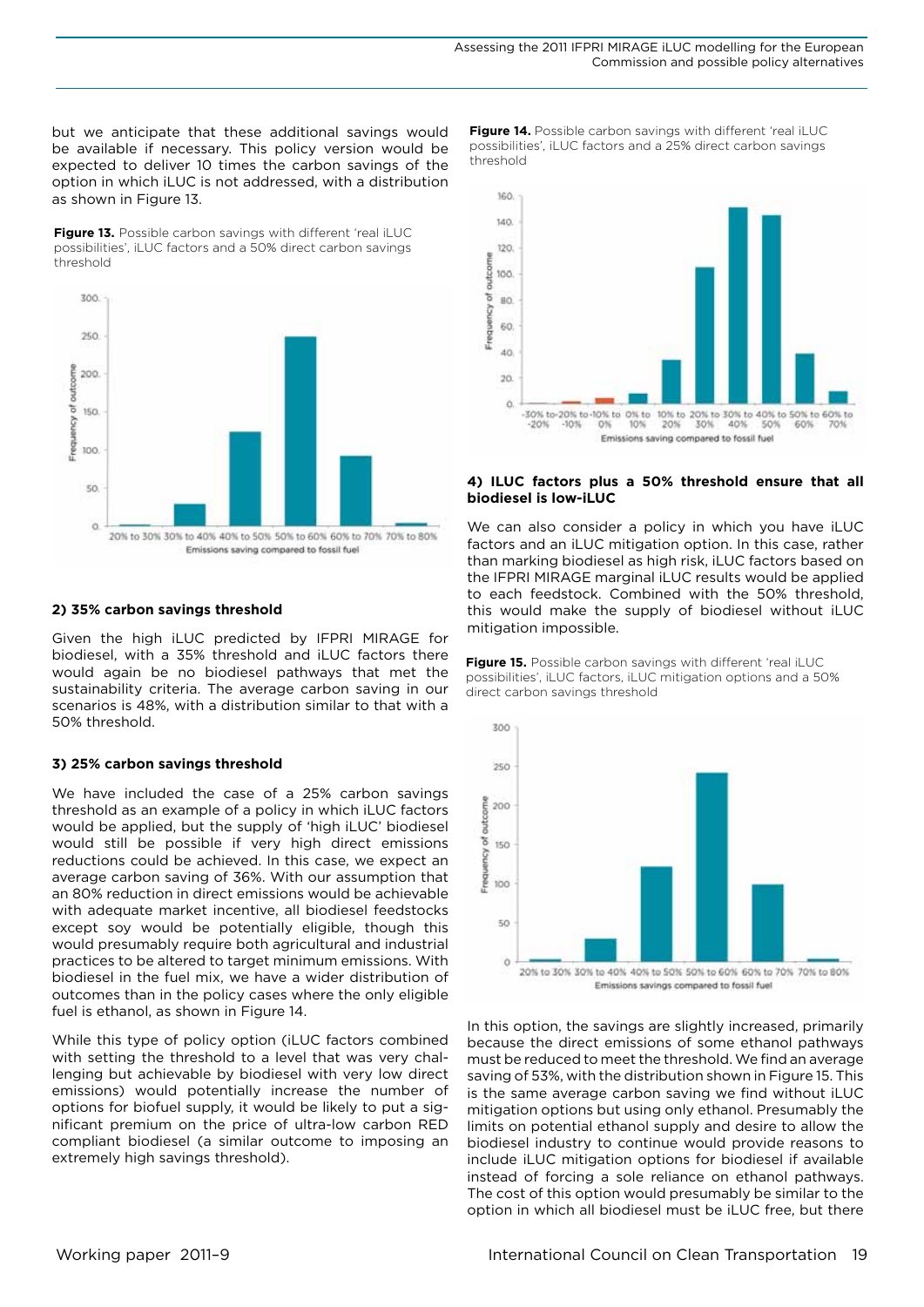<span id="page-19-0"></span>is no iLUC factor applied to ethanol, or a little higher (as the cost of lower CI ethanol may be marginally higher). If the additional reductions necessary in ethanol CI cost 10 Eurocents per petrol equivalent litre, and (as suggested above) low-iLUC biodiesel was as much as three times the cost spread of normal biodiesel, the implied carbon abatement cost would be about €550 – as with all the other policy options that reduce iLUC, a much lower expected carbon abatement cost than if iLUC is ignored.

**Figure 16.** Difference between expected carbon savings with iLUc factors and mitigation vs. scenario where no action is taken to deal with iLUC



We can also look at the distribution of the *difference* in emissions savings between a policy with no action to address iLUC, and this scenario in which substantial volumes of low-iLUC biodiesel are available and iLUC factors are applied. The average increase in saving from applying iLUC factors compared to the existing policy is 48%, and the distribution of the benefit is shown in [Figure](#page-19-1)  [1](#page-19-1)6. We notice that we are quite confident in achieving a significant benefit by adding iLUC factors and mitigation to the policy, and that in some cases adding iLUC factors would improve carbon performance by over 100%. There is no scenario in which applying iLUC factors and mitigation

#### <span id="page-19-1"></span>reduce carbon savings.

This assessment of the carbon benefit of implementing iLUC factors vs. not implementing iLUC factors (or other robust policy) is shared more or less by all of the policy cases in which iLUC factors are included. If we consider the results of IFPRI MIRAGE to be the best available estimates of the extent of iLUC emissions, then we should expect that without iLUC factors the Renewable Energy Directive is likely to offer low or negative carbon savings.

To put it another way, insofar as the Renewable Energy Directive is intended as a climate change mitigation strategy, based on our model the application of a combination of iLUC factors and iLUC mitigation options would make it likely to be effective, while without addressing iLUC it is unlikely to be effective. It is a question for policy makers whether the additional cost to consumers (which could be managed by reducing the mandate size) and potential reduced opportunities to some stakeholders outweigh this magnitude of potential benefit.

#### **Conclusions**

In this paper, we have discussed extensively the modelling of indirect land use change by IFPRI using its MIRAGE computable general equilibrium model. We have noted that in general MIRAGE compares favourably to other iLUC models, and in particular that the modelling has dealt with various issues that have been criticised by the European Biodiesel Board in what we consider to be a reasonable and appropriate fashion. Notwithstanding this, it is clear that iLUC modelling remains a challenging area and that there is substantial room for uncertainty, both in the parameters that have been included in Monte Carlo analysis by IFPRI, in other parameters and in more fundamental aspects of the modelling for instance whether the structure of the model equations is inappropriate or inadequate in some specific market situations.

Despite the acknowledgement of uncertainty, this modelling represents the most sophisticated, complete and well structured modelling of the iLUC consequences of the European biofuel mandates that we have seen to date. Given that, we believe that it would be consistent with the language of the Renewable Energy and Fuel Quality Directives for the European Commission to put significant weight on the results of the IFPRI study when making a proposal for measures to address indirect land use change.

We have used a model of European biofuel policy outcomes, that is limited in several ways (notably in that it lacks a full consideration of costs) but that we believe provides useful insights into possible outcomes of policy measures, to make a quantification of the possible carbon emissions benefits of different biofuel policies for Europe. Using this tool, we have demonstrated that based on the IFPRI results, inaction on the iLUC emissions from biofuels would be likely to result in a Renewable Energy Directive that failed to deliver carbon savings, while allowing a misleading level of policy efficacy to be reported.

We have compared alternatives in which iLUC mitigation is allowed and encouraged, in which iLUC factors are applied and in which the direct emissions savings are increased by increased savings thresholds. We have found that the most carbon effective options are those in which biodiesel supply is either extremely limited (by iLUC factors), or in which any biodiesel supplied is required to demonstrate that it has not caused indirect land use change. Even with what we consider to be high estimates of the cost of sourcing low-iLUC fuels, these policies deliver a much lower cost per tonne of carbon abatement than either policy without change, or policy with increased direct saving thresholds across the board. We find that increasing the general emissions threshold may have more limited carbon benefits, because it would not give such a strong signal to move away from high-iLUC feedstocks.

We have noted that for any of the policies we have described, if cost is a key concern it is likely that a reduced mandate coupled with strong sustainability measures (some combination of iLUC factors and iLUC mitigation) is likely to deliver substantially more and cheaper carbon savings per tonne than the current policy framework. We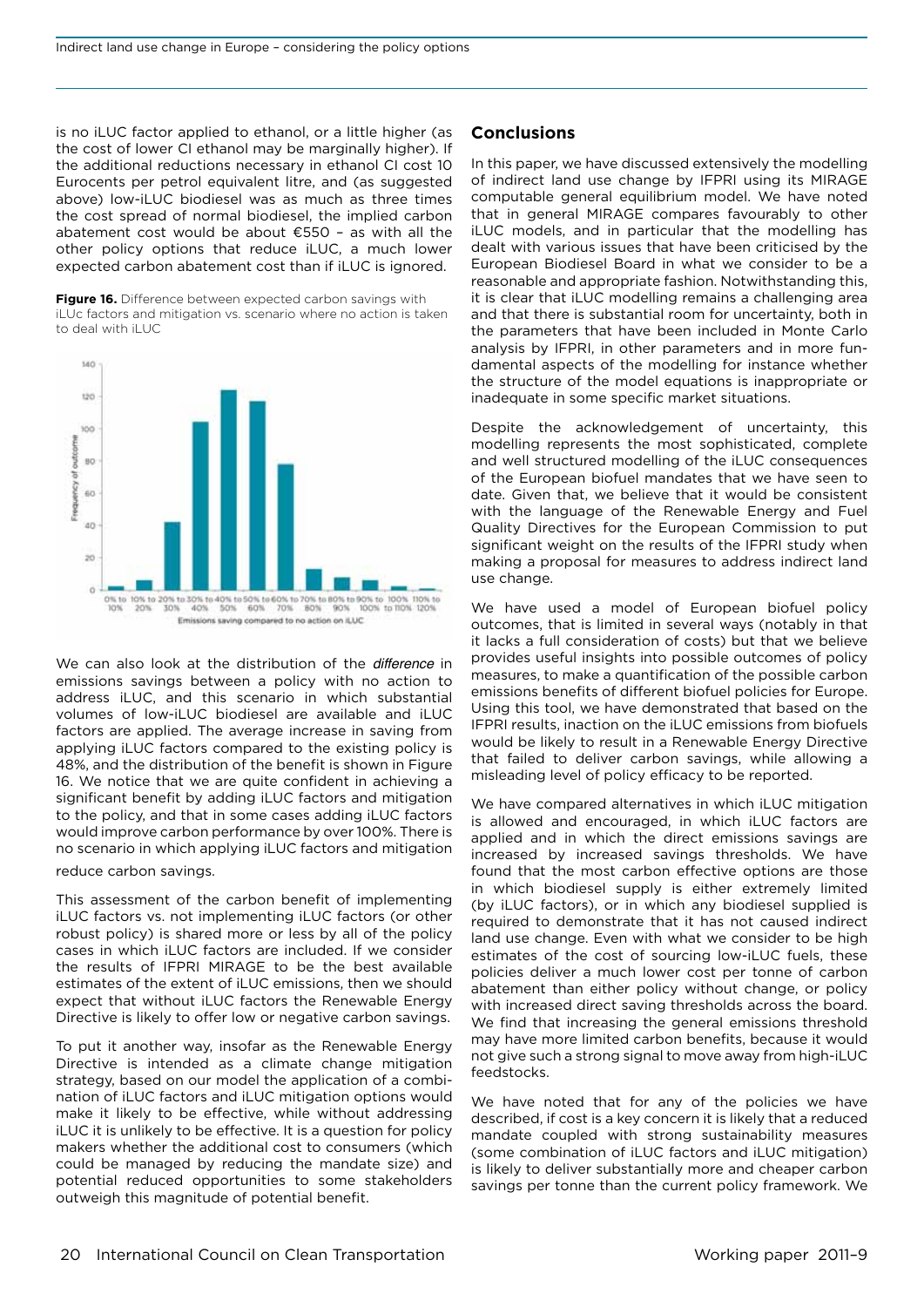<span id="page-20-0"></span>note that a policy as recommended by Ernst and Young<sup>16</sup> in there recent report, where incentives were provided for low-iLUC fuels but biodiesel was not penalised, would deliver some improvement but in our assessment would deliver an overall carbon saving only about 20% of what could be achieved with iLUC factors as well as mitigation options, providing the necessary volumes were achievable in this regime.

We have also noted, but only cursorily explored, the likelihood that strong sustainability criteria would make sourcing large quantities of biofuels more expensive and could make quantities large enough to meet the current targets challenging. Clearly, this is an important consideration in determining what might be the most appropriate combination of energy use targets and iLUC criteria moving forwards.

Finally, we recommend that whatever proposal is adopted following the current decision making process, that a clear review date should be set. If grandfathering is implemented as presumed in the Directives, such a review could allow existing industries an opportunity to demonstrate that they are lower iLUC than IFPRI estimates, to implement low-iLUC supply chains or to move towards exiting the market. There are events external to EU biofuels policy that could effect the conclusions of iLUC modelling, an obvious example being peat protection in Indonesia and Malaysia. If these types of policies are effectively enacted at some point in the future, it would be appropriate to review our expectations of emissions from iLUC at that point.

# **References**

ARB LCFS Expert Workgroup. (2010). Final Recommendations From The Elasticity Values Subgroup. Subgroup members: Bruce Babcock (Chair), Angelo Gurgel, Mark Stowers.

Berry, S. (2011). Biofuels Policy and the Empirical Inputs to GTAP Models. Yale University Department of Economics & Cowles Foundation and NBER.

Berry, S., & Schlenker, W. (2011). Technical Report for the ICCT: Empirical Evidence on Crop Yield Elasticities. Washington, D.C.: International Council on Clean Transportation.

Bouët, A, Dimaranan, B. V., & Valin, H. (2010). Modeling the Global Trade and Environmental Impacts of Biofuel Policies. Washington, D.C: International Food Policy Research Institute Discussion Paper 01018.

Coraraton, C. B., Timilsina, G., & Mevel, S. (2010). Impacts of Large Scale Expansion of Biofuels on Global Poverty and Income Distribution. In Climate Change in World Agriculture: Mitigation, Adaptation,Trade and Food Security. Universitat Hohenhein, Stuttgart, Germany.

De Hoyos, R. E. & Medvedev, D. (2009). Poverty Effects of Higher Food Prices: A Global Perspective. Washington, D.C.: The World Bank, Development Economics, Development Prospects Group.

FAOSTAT. (2011). The United Nations Food and Agricultural Organization Statistical Database. Accessed online at: <http://faostat.fao.org>/

Hazzledine, M, Pine, A, Mackinson, I, & Ratcliffe, J. (2011). Estimating displacement ratios of wheat DDGS in animal feed rations in GB. A report prepared for the ICCT, Staffordshire,UK: Premier Nutrition.

Hiederer, R., Ramos, F., Capitani, C., Koeble, R., Blujdea, V., Gomez, O., . . . Marelli, L. (2010). Biofuels: a New Methodology to Estimate GHG Emissions from Global Land Use Change: A methodology involving spatial allocation of agricultural land demand and estimation of CO2 and N2O emissions. Ispra: EC Joint Research Centre - Institute for Energy.

JRC/EUCAR/CONCAWE (JEC). (2007). Well-to-wheels Analysis of Future Automotive Fuels and Powertrains in the European Context: Well-to-Tank Report, Version 2c: Edwards, R., Larivé, J.-F., Mahieu, V., & Rouveirolles.

Kiel Institute for the World Economy. (2011). Review of IFPRI study: "Assessing the Land Use Change Consequences of European Biofuel policies and its uncertainties." Study on behalf of the European Biodiesel Board. Delzeit, R., Klepper, G., & Lange, K. M.

Laborde, D. (2011). Assessing the Land Use Change Consequences of European Biofuel Policies. Washington, D.C.: International Food and Policy Research Institute.

Laborde, D. & Valin, H. (2010). Modelling Land Use Change in a Global CGE: Asessing the EU biofuel mandates with the MIRAGE-BioF model. Washington, D.C.: International Food Policy Research Institute.

Lywood, W., Pinkney, J., & Cockerill, S. A. M. (2009). Impact of protein concentrate coproducts on net land requirement for European biofuel production. GCB Bioenergy, 1(5), 346-359.

Marelli, L., Ramos, F., Hiederer, R., & Koeble, R. (2011). Estimate of GHG emissions from global land use change scenarios. Italy: Joint Research Center, European Commission.

Plevin, R. (2011). Future Bioenergy and Sustainable Land Use by R. Schubert, H.J. Schellnhuber, N. Buchmann, A. Epiney, R. Griesshammer, M. Kulessa, D. Messner, S. Rahmstorf, and J. Schmid. Journal of Industrial Ecology.

Renewable Fuels Agency (2008). The Gallagher Review of the indirect effects of biofuels production. East Sussex, UK: Renewable Fuels Agency.

Roberts, M. J., & Schlenker, W. (2010). Identifying Supply and Demand Elasticities of Agricultural Commodities: Implications for the US Ethanol Mandate. National Bureau of Economic Research Working Paper Series, No. 15921.

(S&T)<sup>2</sup> Consultants Inc. (2011). Review of IFPRI Reports on Land Use Change from European Biofuel Policies. Prepared for: European Biodiesel Board. Delta, BC, Canada: O'Conner.

<sup>16</sup> [http://www.ascension-publishing.com/BIZ/EY\\_ILUC\\_study\\_](http://www.ascension-publishing.com/BIZ/EY_ILUC_study_report.pdf) [report.pdf](http://www.ascension-publishing.com/BIZ/EY_ILUC_study_report.pdf)